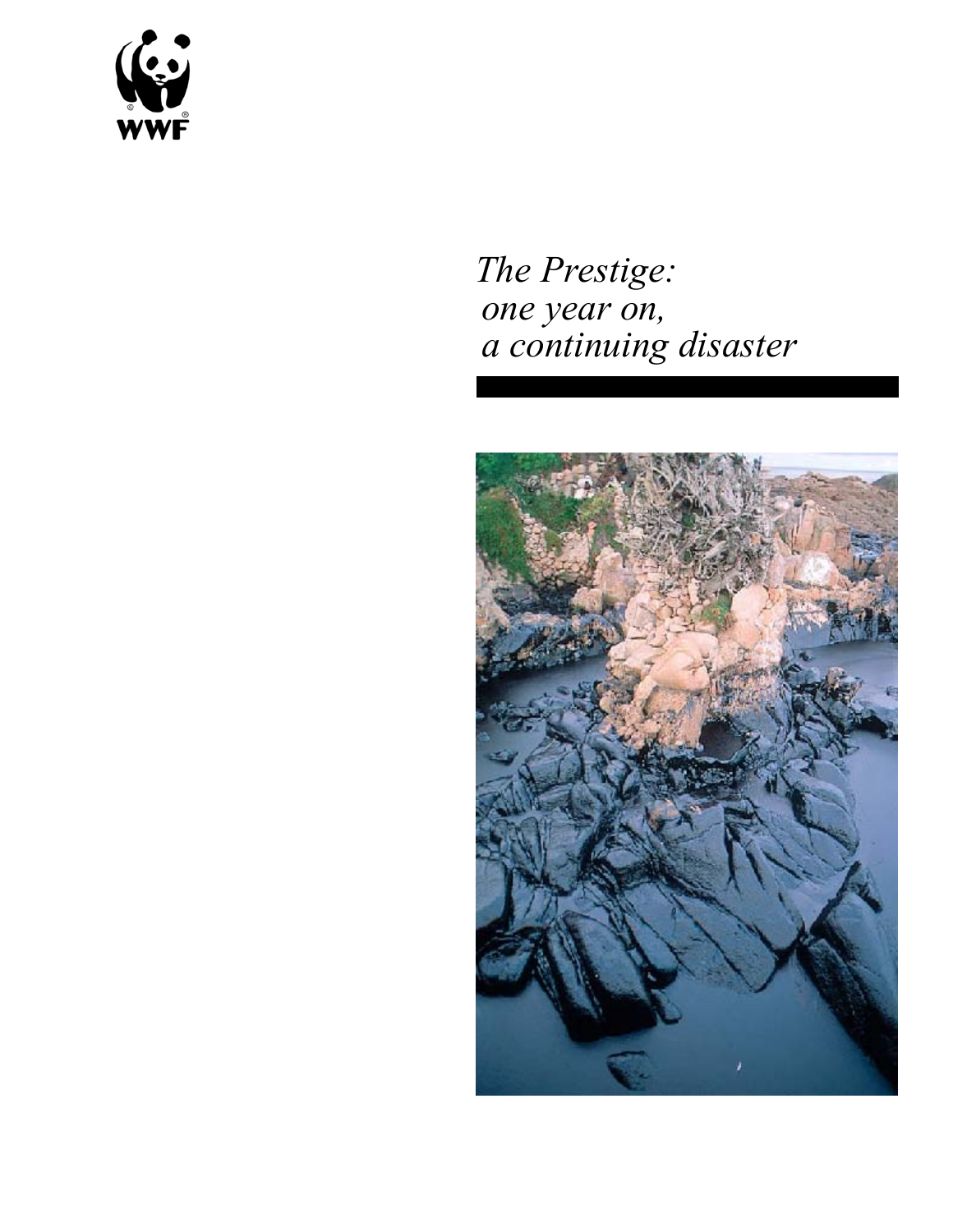

# *The Prestige: one year on, a continuing disaster*

a report written by Raul Garcia, Marine Officer, WWF-Spain

November 2003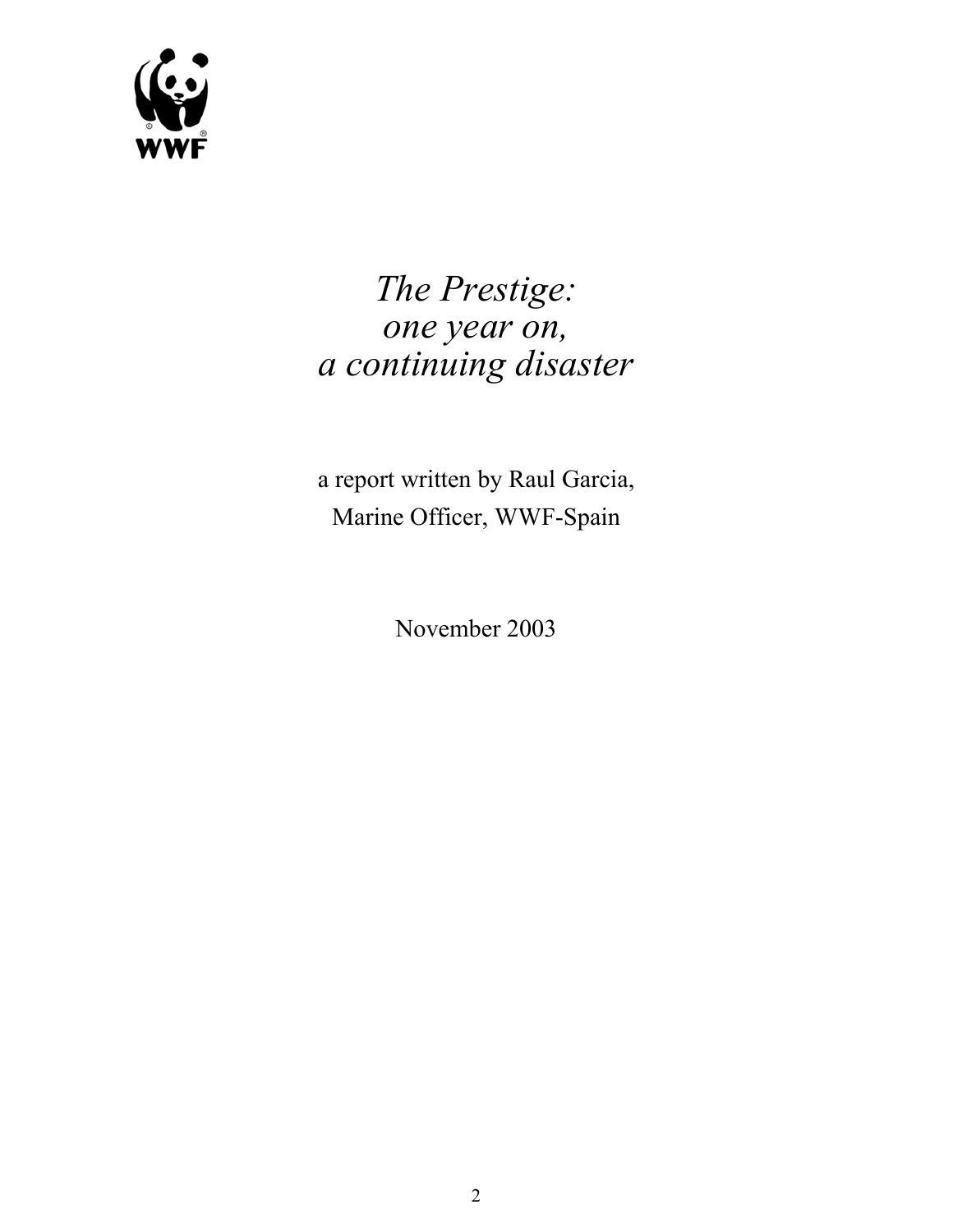## *TABLE OF CONTENTS*

| <b>INTRODUCTION</b>                                            | 4  |
|----------------------------------------------------------------|----|
| ENVIRONMENTAL IMPACT OF THE PRESTIGE OIL SPILL                 | 6  |
| Deep-sea waters                                                | 8  |
| <b>Continental shelf and coastal waters</b>                    | 8  |
| <b>Impact on coastal communities</b>                           | 9  |
| Marine birds and mammals                                       | 10 |
| <b>Fishing after the Prestige spill</b>                        | 10 |
| <b>MARITIME SAFETY</b>                                         | 14 |
| <b>Spanish regulations</b>                                     | 14 |
| <b>European Union regulations</b>                              | 14 |
| Spanish initiatives with regard to the international community | 16 |
| SOCIO-ECONOMIC IMPACT OF THE PRESTIGE OIL SPILL                | 19 |
| THE COASTAL CLEAN UP OPERATION                                 | 21 |
| <b>CONCLUSIONS AND RECOMMENDATIONS</b>                         | 24 |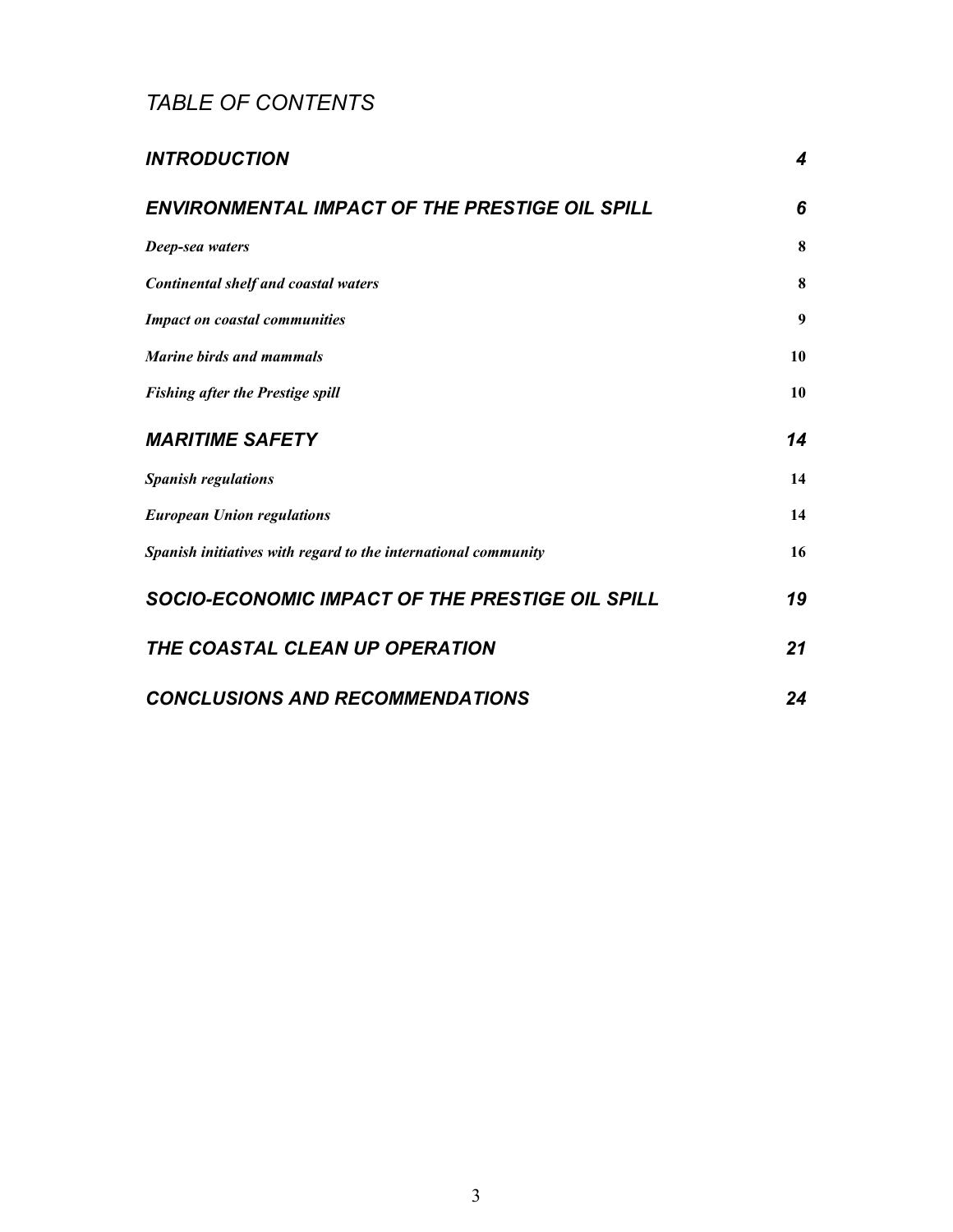### *Introduction*

Never in the history of Spain had an environmental disaster aroused such public outcry, exerted such a political impact or elicited such media coverage as the Prestige oil spill. Millions of people were glued to the news from the Galician and Cantabrian coast, awestruck by the gravity of the ecological and economic consequences, by the initial negligence in managing the crisis, and by the pictures flooding in of dead birds, of fishermen trying to hold back the waves of oil with their hands, of huge black slicks along one of Europe's most beautiful coastlines, and of thousands of volunteers struggling with the clean up.

One year on, these images are already history: the beaches have been pretty much cleaned up; economic compensation has been paid to the people directly affected; agreements are in sight between the administration and the fishermen's associations on outstanding indemnities; fishing has resumed along the whole of the coastline; official guarantees of product safety have been issued; and a special plan (named Galicia) has been set up to stimulate the local economy, with funds approaching  $E12,5$  billion. In addition, Spain is awaiting funds  $\text{-} \in 171.5$  million, to be distributed to all affected countries - from the International Oil Pollution Compensation Funds (IOPCF), plus  $\epsilon$ 400 million from the EU.

In a way, it would be tempting to say that the initial concerns were over-alarmist, or even that local communities actually perversely gained something from the Prestige oil spill. Apparently, this is what emerges from some reports published in some media, and from the attitude and messages put out by the Spanish government. It is a common phenomena that populations under siege tend to look on the bright side.

However, WWF is not so optimistic, and neither is anyone else who understands the marine environment and the fisheries sector. From an environmental, economic and legal standpoint, the Prestige crisis is far from over. Regardless of media or political tension, issues remain to be resolved and strategies remain to be developed (and resources provided) to ease the way towards gradual recovery of the coastline and the human activities and livelihoods that depend on the quality of its waters. Much remains to be said, and, above all, to be done! It is also crucially important that we strengthen legislative and other instruments to minimize the risk of such a crisis happening again. And we need better systems and better resources for tackling the unfortunate likelihood of other oil slicks in the future.

Given the exceptionally large stretch of coastline reached by the oil slick, the long exposure time, the variety of ecosystems and resources threatened, and the fact that a year is far too short a time to develop a detailed understanding of the biological processes involved, it is obvious that we are still very much in the dark regarding the extent of the ecologic impact and the prospects of recovery. From previous experience, we know that some of the affected ecosystems and some of the commercial resources will take over a decade to recover to pre-slick conditions. And in August 2003 we discovered that the spill was much larger than initially estimated (60 percent larger, making a total of 64,000 tonnes), which obviously aggravates the ecological impact.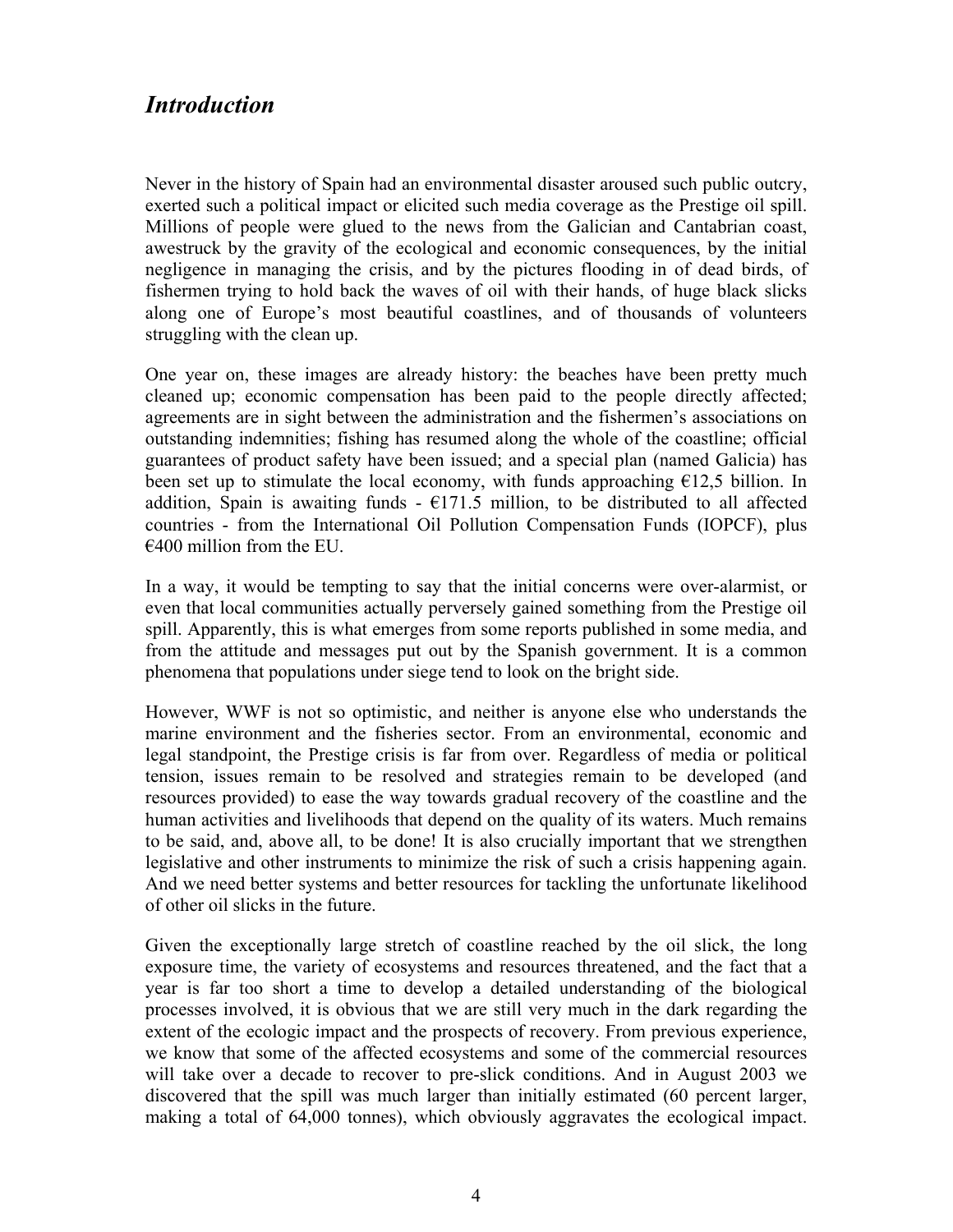And then there are the 13,000 tonnes of fuel in the tanks of the Prestige; pumping began in October but it is still too early to judge the success of the operation.

Many questions remain unanswered. What is happening in the deep-sea fishing banks, or in the Galicia Bank (an undersea mountain of great ecological value), where the Prestige finally sunk? How is recovery proceeding for the coastal ecosystems and the commercial resources they support? How is the oil behaving on the platform and shallower seabed areas? What is happening with the five to ten thousand tonnes (some estimates go as high as 24,000 tonnes) still drifting offshore and periodically landing at various points along the coast? The sense of uncertainty is exacerbated by the secrecy shrouding such issues as fishing prospects and the condition of the sea bed.

Given the extent of open doubt and uncertainty following the Prestige disaster, we must apply the precautionary principle, as well as ensuring that transparency, technical knowledge, and, above all, common sense is applied. A thorough and coordinated enquiry into the long-term effects of this oil spill is an absolute necessity, especially since previous spills along the Galician coastlines met with no such investigation. Most of our knowledge on the impact of hydrocarbon pollution on the marine environment comes from spills in other countries (like the UK, France and the USA) under rather different circumstances. Having had five oil slicks in the last three decades, Galicia stands in the unenviable position of being the world's top laboratory for this kind of phenomenon, and should make the most of its extensive capabilities for marine research and its vast store of knowledge built up over the years. Much greater efforts are needed, on impact assessment and permanent environmental monitoring in particular.

Operations should focus squarely on the underlying issue, namely the ecological impact suffered by the coastline. There should be no half-measures here, and no attempts to hasten economic recovery at the expense of further deterioration to the environment. The sea has suffered very serious damage, and we must help it recover.

Looking on the positive side, the disaster did arouse an impassioned response from the public at large (witness the exemplary sense of citizenship from the volunteer workers), the fishing industry, the scientific community and various NGOs. It prompted a more acute awareness, in many sectors, of the vulnerability of our seas. Also encouraging was the extensive information supplied by various media sources on the details surrounding the accident and the complex corporate network involved.

For WWF, another positive factor is the progress achieved in EU legislation on maritime safety, which has been tightened up substantially in the last twelve months. But there remain many loose ends to tie up in EU and Spanish legislation, and methods must be developed for enforcing the new standards. Then there are a number of major problems to be solved at international level, through the United Nations and the International Maritime Organization (IMO), such as the issue of flags of convenience and the need for world-wide measures similar to those taken up unilaterally by EU and USA. This will ensure we are not just passing our problems on to the more defenceless regions of the planet.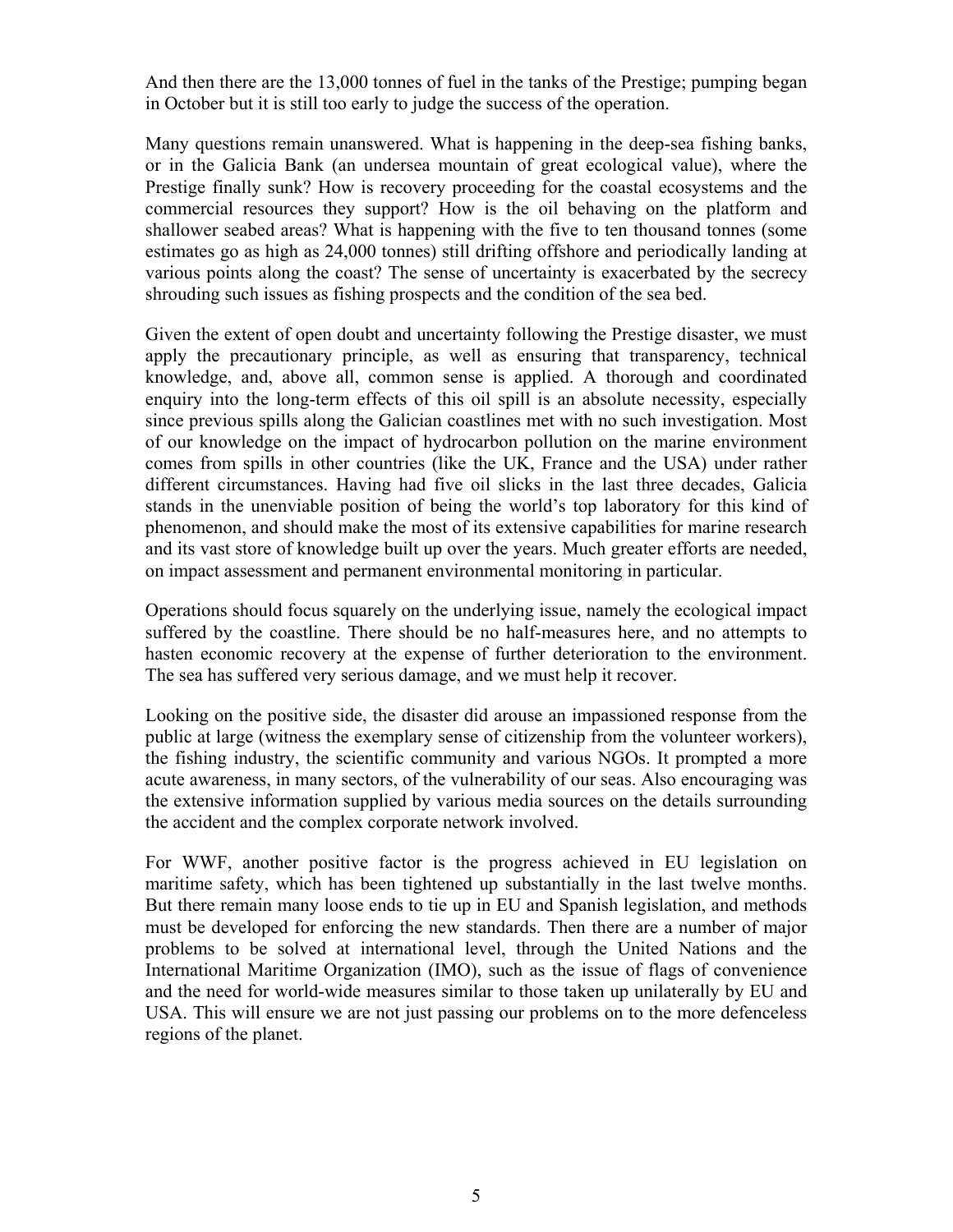## *Environmental impact of the Prestige oil spill*

In ecological and socio-economic terms, the Prestige oil slick must be considered one of the most damaging in the history of maritime transport, and one of the most complex. Many authors rate it the worst since the Exxon Valdez disaster that hit Alaska in 1989.

We now know that the tanker lost most of its oil cargo during the first few days, before finally sinking after a long and erratic six-day drift. In all, 64,000 tonnes were spilled, which is 60 percent more than initially estimated. And because the tanker drifted along the coastal waters then out to sea at the mercy of the prevailing winds, spilling its cargo with it, slicks in successive waves reached virtually the whole of Spain's northern coastline, as well as stretches of the French and British coasts.

One year on, most estimates indicate that there are still five to ten thousand tonnes of spilt oil (though some estimates go as high as 24,000 tonnes). Estimates were made before the true magnitude of the spill was known, by analysing the difference between the amount of oil collected and the amount of oil believed to have been spilled. To varying degrees, the spill polluted a total of 3,000 km of coastline. By comparison, the Exxon Valdez spill lasted two months and polluted some 1,000 km of coastline.

The ecological impact of a hydrocarbon spill on marine ecosystems and commercial resources is determined by very many highly complex factors. And one year is far too short a time to detect the ecological changes brought about by pollution in the affected areas. For these reasons, the best we can do for the time being is to harness available scientific knowledge on the biological effects of hydrocarbons, along with specific information available on the Prestige oil spill, to come up with hypotheses and forecasts that will enable us to assess the probable magnitude of the catastrophe and determine research, monitoring and action priorities for minimizing the impact on ecosystems, commercial resources and food safety.

This has been the aim of works such as those published by Fundación Barrie de la Maza and Fundación Alternativas, and of research at universities like A Coruña (Freire J. et al, 2003) and Santiago. Authors agree that the ecological impact of the oil spill does not stop with removal of the most visible tar from the beaches, or an end to the catastrophic deaths of hundreds of thousands of sea birds. On the contrary, the impact of some of the compounds in the oil spilled from the Prestige will last several years, depending on many factors. And ecosystem recovery will take from two years to over a decade, depending on hydrodynamic factors, the amount of oil, the type of sediment, and the ecological structure of the affected area.

The ecological response of a marine environment to pollution attack is extremely complex, and shrouded in uncertainty. Action must therefore be guided by the principles of prudence and flexibility, responding to ecological changes as they arise. For this reason, an efficient environmental monitoring and alert system for the coastline appears fundamentally important. Concrete proposals in the wake of the Prestige disaster have been made (Carballeira A., 2003), and the red-tide early warning system set up by Galicia's *Centro de Control da Calidade do Medio Mariño* (Marine Environment Quality Monitoring Centre) appears exemplary.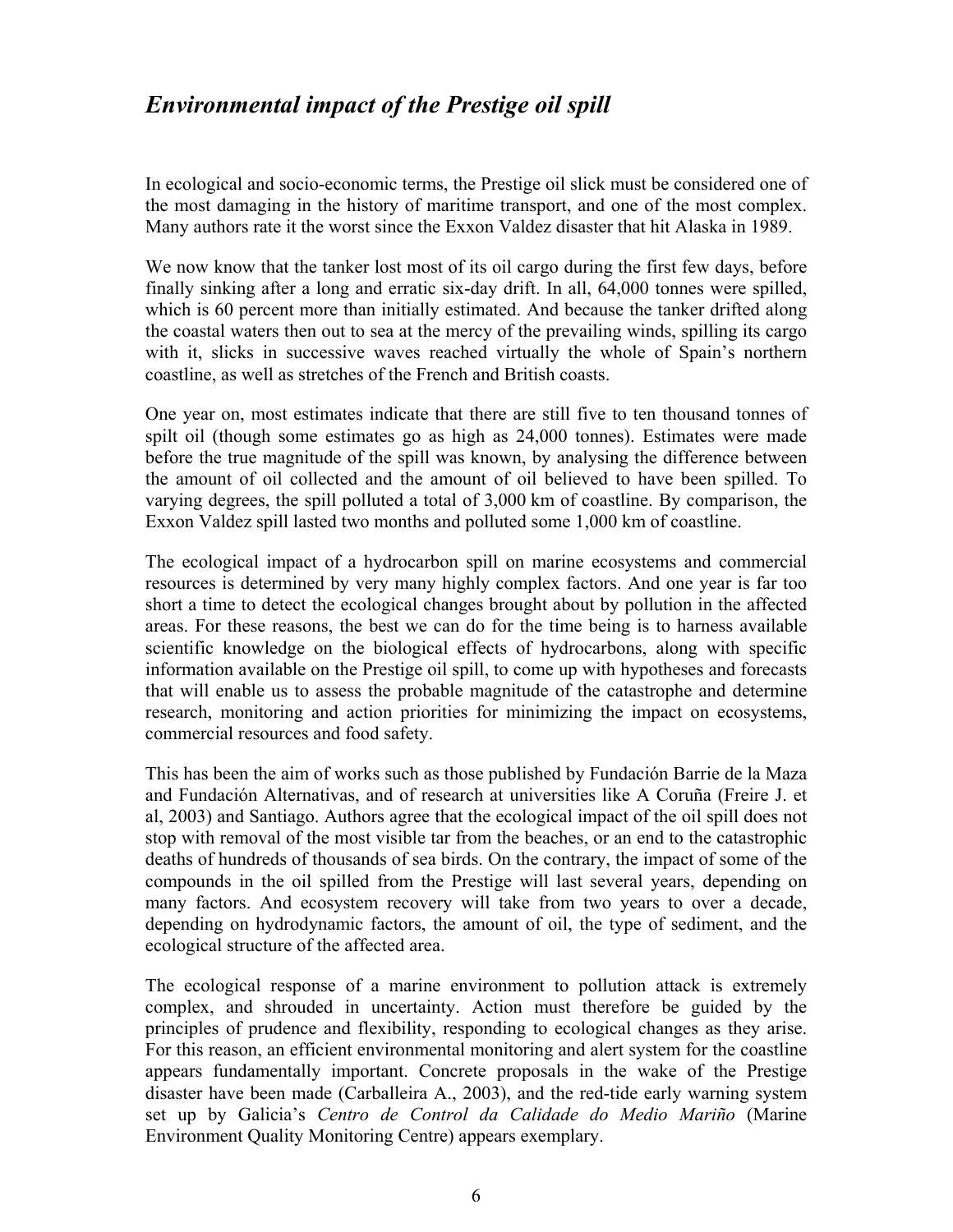On this issue, WWF is very concerned by the lack of support for research into the impact of this oil spill. Project finance is scarce, and in the year since the Prestige disaster, no efficient structure has been set up to coordinate research work and optimize exchange of information and results.

Total investment on research into the Prestige oil spill will probably not reach €10 million, compared with around  $\epsilon$ 270 million for research into the impact of the Exxon Valdez spill. Indeed, much of our existing scientific knowledge comes from this work on the Exxon Valdez disaster, and the Prestige spill, because of its complexity and magnitude, holds huge potential for scientific findings of worldwide importance. Failure to conduct appropriate research will not undo the damage done, but it will prevent us from understanding the phenomena at work and from developing ways to effectively regenerate the damaged ecosystems and commercial resources.

Because of its huge geographical spread, the spill reached virtually all types of marine habitat, from

#### **The Galicia Bank**

The Prestige sank on a large seamount – the Galicia Bank, located about 200 km West of the Galician coast of Spain. The shallow part of the bank encompasses about 6,250 sq. km. A channel of about 2,500 m depth separates the bank from the shelf.

Seamounts such as the Galicia Bank function like an island within the ocean. Based on their three dimensional structure, they provide more microhabitats than the surrounding area and host a more biodiverse fauna on the sea bed.

The shallow parts support a rich coral growth, made up mainly of the cold water coral *Lophelia pertusa*, which hosts a wide range of fish and invertebrates.

About 86 different fish species have so far been spotted around the bank. Among others, 11 shark species including the kitefin shark (*Dalatias licha*) and the ray (*Raja batis*), a threatened species in the North-East Atlantic.

The Galicia Bank is in need of an appropriate management system to maintain its ecological and biological diversity, as well as to ensure further research is conducted without causing any unnecessary harm to it.

WWF believes that tankers and other ships carrying dangerous loads should be banned from entering the vicinity of such a fragile ecosystem.

WWF recommends the Galicia Bank and its slopes are designated as part of the envisaged system of Marine Protected Areas across the North East Atlantic.

offshore depths to shallow creeks. The worst affected habitats will probably be in coastal areas, and this includes land damage caused by clean-up operations (destruction of dunes, indiscriminate opening of tracks, etc.). The impact on coastal marine ecosystems is closely related to the economic repercussions on the inshore fishing and shellfish sector. Unlike other disasters, the Prestige spill has produced substantial coastal damage in nearshore and intertidal areas.

WWF has also been highly critical of certain aspects of coastline cleanup operations, especially during the first few months, when the "cleanup at any cost" mentality prevailed, with scant consideration for existing experience on the environmental impact of different cleaning systems for different coastal habitats of different ecological and economic importance.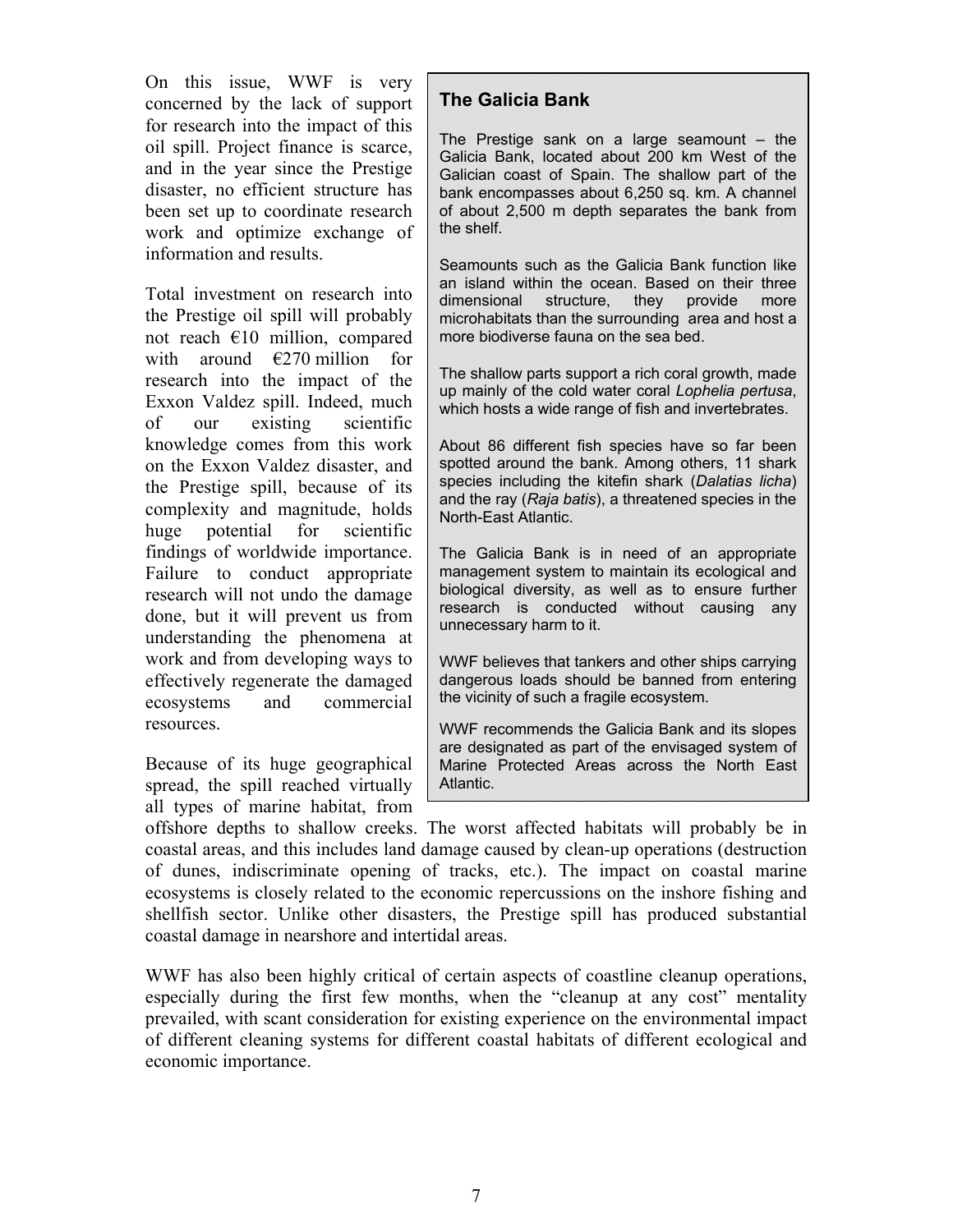#### *Deep-sea waters*

There is a lack of publicly available information on the condition of the deep sea floor in the vicinity of the wreck and the Galicia Bank undersea mountain. Some scientists claim that photos and film footage taken by small submarines in the area were seized by the scientific advisory committee set up by the government at the time to monitor certain aspects of the Prestige case. The Spanish Oceanographic Institute (IEO) has confirmed the presence of large amounts of oil on the continental shelf off the Galician coast, chiefly around the Islas Atlánticas national park and Costa da Morte.

From the very outset of the crisis, WWF issued an alert on the extraordinary ecological importance of the Galicia Bank, warning that every possible measure should be taken to prevent the tanker entering this area. Just a few days later, the Prestige went down precisely over the banks of this undersea mountain.

Deep-sea wildlife is much richer than most people imagine (Urgorri, V. et al, 2002), so the government's relief that the tanker sank in such deep water (3800 m) was seriously misplaced from a biological point of view. Part of the oil cargo spilled before and after the tanker sank, probably come to rest on upper and lower floors, but we do not know the impact of this pollution on the biological communities in areas including the Galicia Bank.

Little is known of the impact of hydrocarbon pollution on deep beds, but we can obtain valuable insights from information available on the impact of oil drilling activities. For example, in the vicinity of oilrigs we observe a drastic reduction in the populations of certain species that perform key ecosystem functions (Olsgard  $\&$  Gray, 1995), and this phenomenon arises chiefly as a result of hydrocarbon pollution.

#### *Continental shelf and coastal waters*

An unknown, but undoubtedly large, quantity of oil sank onto the bed of shallower coastal waters, where many species of commercial value spawn, such as sea bass, octopus, crabs and shrimps. This raises serious risks of contamination by toxic pollutants such as some of the more persistent polycyclic aromatic hydrocarbons (PAHs), as, indeed, has been observed in areas affected by the Prestige spill. For an idea of the danger of this type of pollutant, consider that toxic effects on fish embryos and larvae have been observed at PAH concentrations as low as a few ppb (ng/g).

Because the oil from the Prestige wreck is highly viscous and insoluble, we can expect very slow degradation, which means prolonged pollution of the sea bed. Experts agree that pollutant bioavailability and toxicity are likely to increase under the effect of changes brought about by various physical, chemical and biological factors (Carballeira, A. 2003). The release of toxic compounds into interstitial water and the water column heightens the risk of pollutant build up in the food chain. The Spanish Oceanographic Institute (IEO) and other authors indicate high concentrations of these compounds on the continental shelf off the Galician coastlines, and data from Galicia's regional government also points to high levels in Rías Baixas<sup>1</sup>.

 $\overline{a}$ 

<sup>&</sup>lt;sup>1</sup> See Xunta de Galica website: http://www.ccmm-prestige.cesga.es/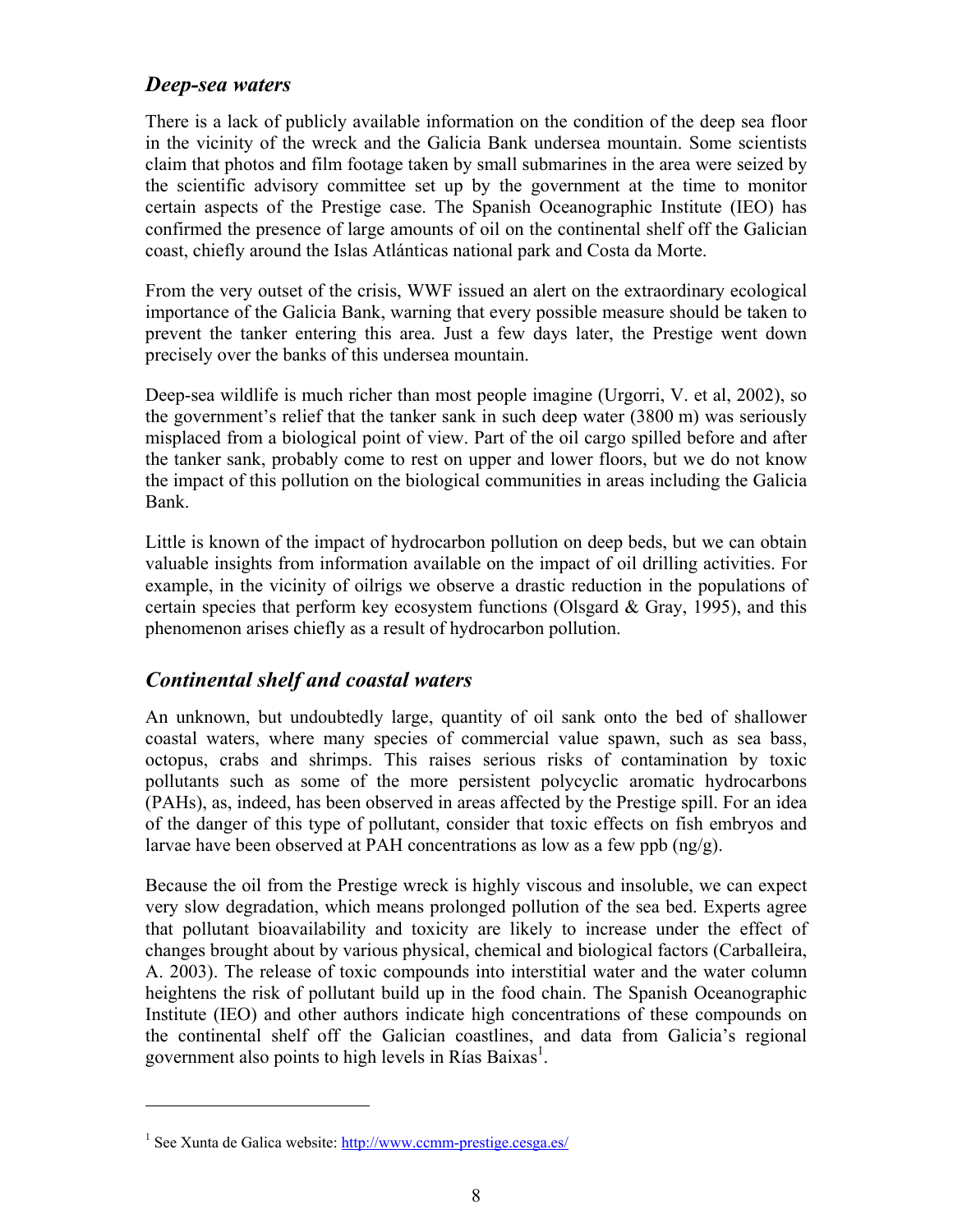WWF considers it necessary to map the presence of oil in the most sensitive areas, and thereby determine priorities for neutralizing the adverse effects and studying developments over time. Contaminants on the sea bed can enter the food chain through organisms that ingest sediments, and eventually end up in products of commercial value (fish, crustaceans), by bioaccumulation and other processes known to operate. A detailed understanding of these threats might help us prevent oil from entering the creeks, and develop a suitable surveillance programme.

In January 2003 IEO estimated that over 526 tonnes of oil had built up on the continental shelf off the coast of Galicia. No decrease in this quantity was apparent by March 2003, which tends to confirm the high persistence and low biodegradability of this type of oil. In addition, large quantities of oil were found buried in sediments at locations close to the Islas Atlánticas national park<sup>2, 3</sup>. And IEO itself recommended that oil be removed from the sea bed at Costa da Morte, where the highest concentrations were found (over 300 kg/km²), before fishing reopened in the area.

Campaigns in April and May continued to show large amounts of oil, even in the Cantabrian sea area (where estimates indicated 347 tonnes). In addition, a northerly shift was observed, with maximum amounts of oil detected in Costa da Morte, Oriente del Cantábrico, and toward the coast of France. Curiously, no oil was reported following robot submarine observations commissioned by the Spanish Development Ministry.

#### *Impact on coastal communities*

 $\overline{a}$ 

Preliminary studies on the impact of the Prestige spill on shoreline and near-shoreline vegetation point to substantial damage, comparable to that suffered following the Amoco Cádiz spill in Brittany in 1978 (Pérez-Cirera & Otero, 2003). Damage even extends to far-shoreline regions, further away from the marine influence, with significant impact on lichens, for example, along many stretches of the coast, caused by seaspray charged with emulsified oil. In the other levels (upper, middle and lower shore) we observe the disappearance of algae belts *(Pelvetia caniculata* and *Fucus spiralis* in protected areas, plus *Fucus vesiculosus* and *Rhodothamniella floridula).*

To predict the impact of the Prestige spill on bentonic macrofauna, experts refer to studies conducted following the Aegean Sea spill, examining changes over the period 1992 to 1996 compared to data for 1988 to 1989, taken as initial situation. Over the first twelve months it was found that most of the species sensitive to crude oil disappeared or declined seriously, to be replaced by opportunistic species, mostly polychaetes. The sudden decrease in biodiversity and biodensity was followed by a three-year slump, until the original communities began to remerge. Only in the fourth year did the hydrocarbon-vulnerable species reappear.

<sup>&</sup>lt;sup>2</sup> IEO report 2003 (2, 3, and 14):  $\frac{http://www.ieo.es/Prestige/IEO-Prestige-intro.html}{http://www.ieo.es/Prestige/IEO-Prestige-intro.html}$ 

<sup>&</sup>lt;sup>3</sup> Voz de Galicia, 30 March 2003, and La Opinión de A Coruña, 5 March 2003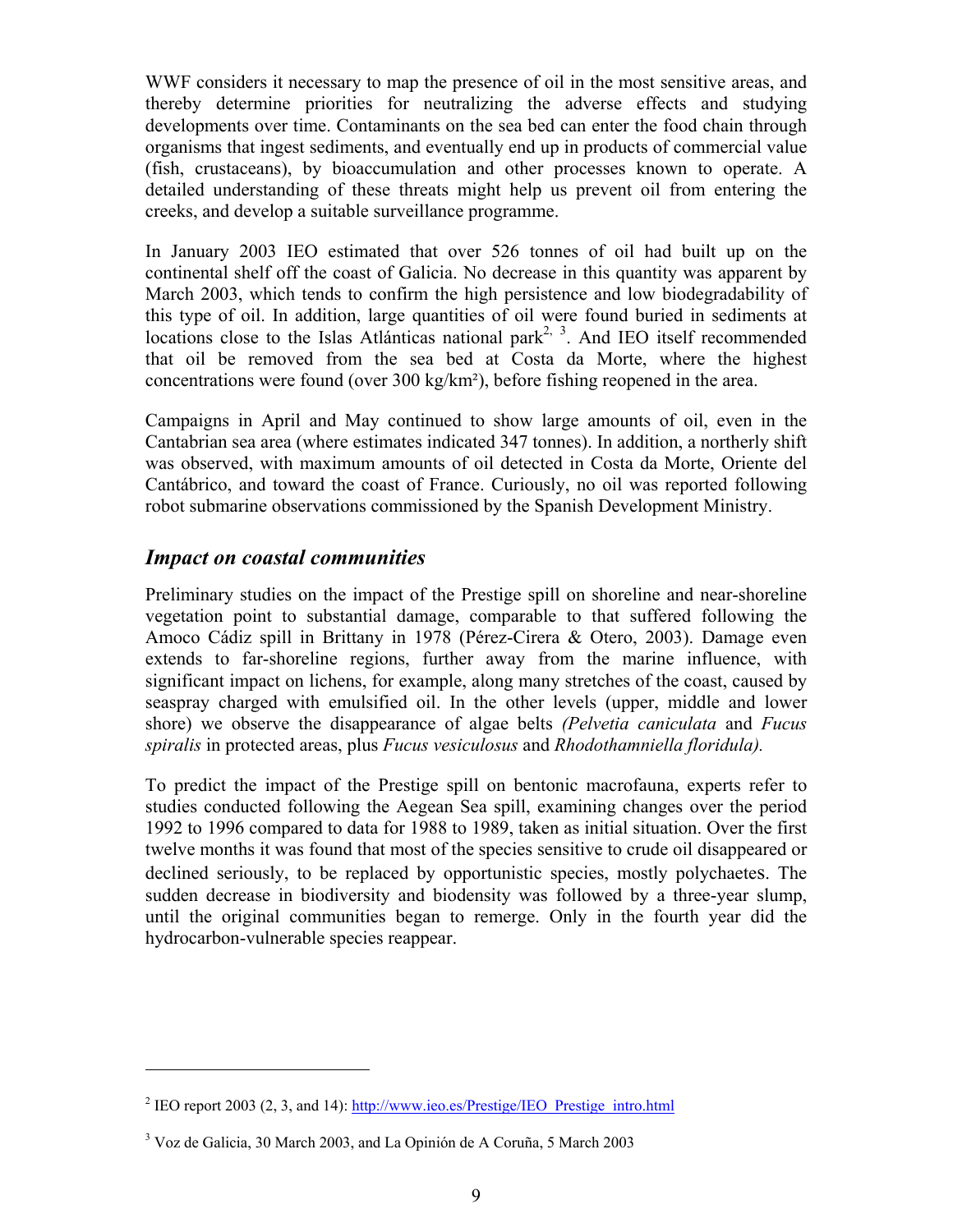#### *Marine birds and mammals*

In the media eyes, nothing symbolizes the destruction wreaked by an oil slick better than the bird struggling to free its feathers from tar. Because they are fairly large and easily observable, sea birds appear as the animals most visibly affected by this kind of pollution, and the damage caused to them by the oil can be monitored right from the start. Following the Prestige disaster, major efforts were made to save endangered fauna and to monitor the damage caused to marine birds. This involved many environmental organizations (including WWF), with support from the administration, universities, many volunteers, and specialists in oil-polluted fauna from all over the world. SEO/Birdlife performed remarkable work, fielding thousands of volunteers to cover the polluted coastline, and issuing monthly reports to evaluate the impact of the slick on bird life.

Since the start of the Prestige disaster, around 25,000 sea birds have been found dead or injured as the result of exposure to the pollution (records show 23,428 birds found by May 2003). Of these, 75 percent of the animals were found dead. The remaining 25 percent were found live, but only 10 percent of the total were saved. Given the broad geographical extension of the pollution, and the long timespan, overall mortality is estimated at some 250,000 to 300,000 birds (Domínguez, J. 2003), and this doubtless errs on the low side. Most of the casualties are alcidaes (with common guillemot accounting for half of the victims, plus Atlantic puffins and razorbills), gannets, shags and various species of gull. Most of the bird casualties were found during the first two weeks of January 2003, two months after the start of the catastrophe. Then in February there was a substantial increase in the number of individuals found on the Cantabrian and French coasts, as the oil advanced toward these regions. If current estimates are confirmed, the Prestige disaster will compare with the Exxon Valdez spill in terms of bird mortality, and rank as one of the non-natural events most deadly to wildlife ever to have occurred in Europe.

A programme for monitoring nesting species and their reproduction parameters is needed, given the high mortality caused by the Prestige disaster, which actually threatens the very existence of certain species, such as the Iberian guillemot (Uria aalge) along the Spanish coast. (Before the Prestige wreck, there were just ten nesting couples at the heavily affected areas of Islas Sisargas and Cabo Vilán.) (Domínguez, J. 2003).

Because of their mobility, marine mammals and turtles are not usually excessively vulnerable to hydrocarbon pollution, though ingestion or epidermal exposure can prove lethal in the short or medium term. In the first month after the disaster, the bodies of 27 cetaceans of seven different species were found washed up, though in only one case did oil pollution appear the direct cause of death (Alonso & López, 2002). In addition, 16 turtles were found (five live): 13 loggerhead sea turtles (Caretta caretta) and three leatherback sea turtles (Dermochelys coriacea).

Source: SEO/Birdlife, http://www.seo.org/2002/prestige

#### *Fishing after the Prestige spill*

The impact of the Prestige spill on fishing —an activity that depends on the quality of the marine environment— is directly related to the impact on ecosystem structure and productivity, which varies with many factors, including the species (reproduction and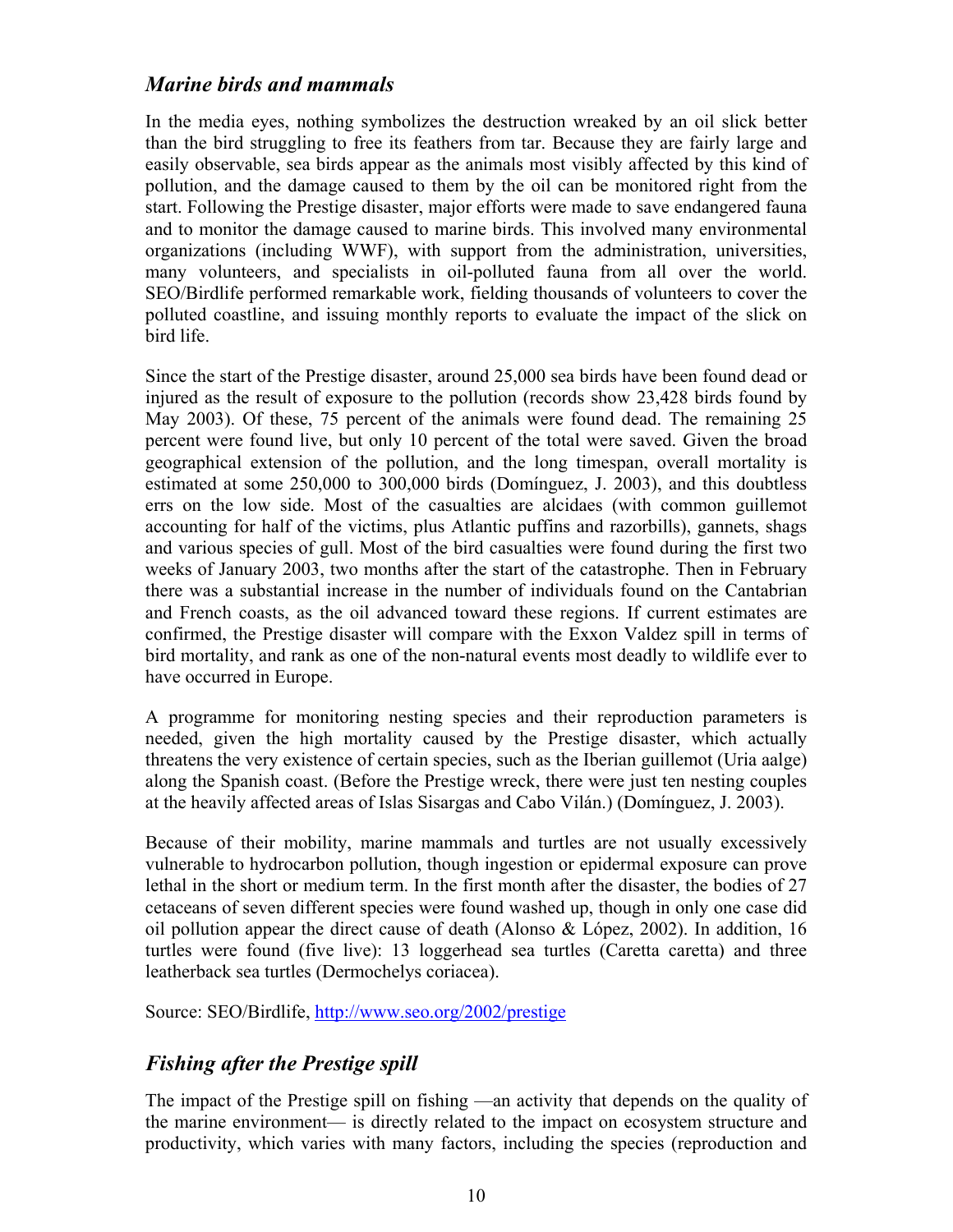feeding habitats, etc.) and the concentration of harmful compounds. Fishing is also affected (often very seriously so) by dwindling markets caused by loss of consumer confidence, which highlights the crucial need for clear, trustworthy government information and rigorous controls to guarantee the safety of products on sale. Other adverse effects include preventive closure of fishing operations and deterioration in fishing gear caused by oil impregnation.

WWF believes that following the Prestige spill, the fisheries were reopened far too early. In addition, WWF was surprised that trawling beyond 12 miles offshore was not suspended, despite reports from the Spanish Oceanographic Institute (IEO) confirming the presence of oil on the sea bed and despite the known existence of oil traces between water layers and on the surface. The closure period in Galicia (two to eight months) contrasts starkly with those following other spills. In Braer (Shetland Islands, 1993) crustaceans (except lobsters) were only fished after 22 months, molluscs (except mussels) after 25 months, and lobsters and mussels after seven years. And following the Erika spill off Brittany in 1999, closure lasted two to eighteen months.

Analysis of the drop in yield in the years following the Aegean Sea spill off A Coruña in 1992 reveals the impact that this kind of catastrophe can have on the shellfish and inshore fishing sectors. Yield at the main port affected (A Coruña) started a steep decline from year one, and stood at just a third of the pre-spill annual average (30,000 tonnes from 1988 to 1992) six years later. Fishing at A Coruña was still suffering the economic impact of this spill when the Prestige sank (García Negro, M. C. et al 1999). Since no long-term biological studies were carried out, there is no way of precisely apportioning responsibility for the economic decline between the spill itself and other environmental or economic factors.

While it is still too early to properly assess the current situation of fish catch, numerous local fishermen's organizations have reported a significant decline in their catch, after the fisheries were reopened. Some of the local organizations on the Costa da Morte say they now only catch 20 percent of their normal catch (shellfish and coastal fishing) - an 80 percent drop.

Depending on mobility and habitat, we can expect moderate impact on mobile coastal species (fishes such as eel, sea bass, pouting; cephalopods like octopus and squid, and decapod crustaceans like crabs and shrimps) fished by inshore fleets and individual fishers. The impact will probably be higher on sessile and sedentary organisms consumed by shellfish: inter-tide communities of barnacle and spat, subtidal species like sea urchin and abalone, and bottom sediment species such as bivalves (clams, cockles, razors, etc.) (Freire, J. et al, 2003).

Unpublished data from the fishing biology team at the university of A Coruña points to high PAH levels in sessile and sedentary coastal animals such as bivalves, barnacle and sea urchin (January-March 2003). These organisms, at the bottom of the trophic chain, have poor capacity for metabolic degradation of the pollutant compounds. In the same areas, lower but still high PAH concentrations have been found in animals higher in the trophic chain: predators like fish, decapod crustaceans and cephalopods. Levels are especially high in digestive glands, which authors claim as evidence that PAHs are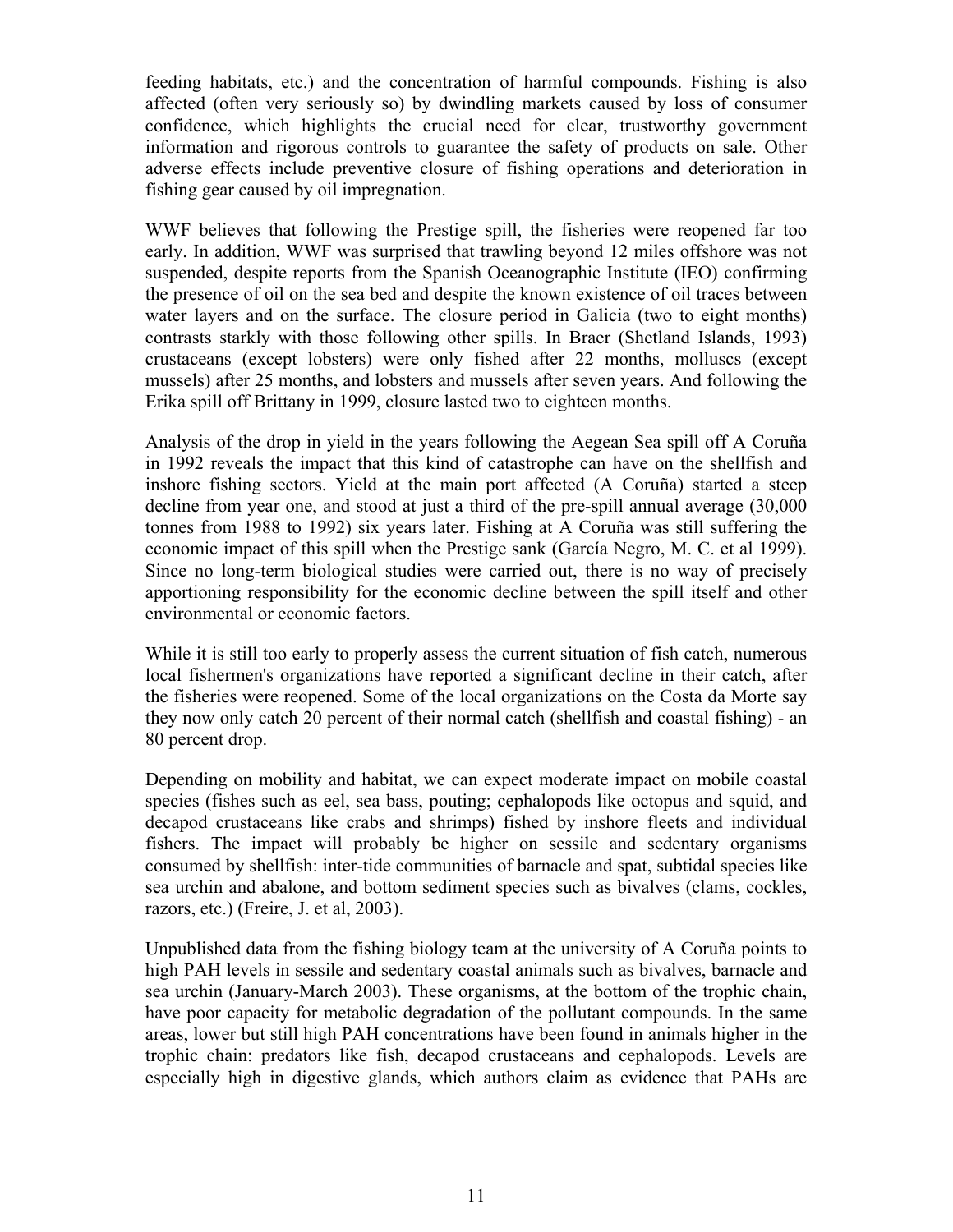entering the trophic chain. Lower pollutant levels are found in fishes and cephalopods on the continental shelf, but the pattern is similar to that observed in the coastal region.<sup>4</sup>

Experts are especially concerned for species like goose barnacle (Pollicipes pollicipes) and mussel (Mytilus galloprovincialis), whose juvenile form (spat) is fundamental for the mussel fishing sector. The habitats of these sessile species have been seriously affected by tar. Excessive mortality has not been observed in adult forms of the barnacle, but there are indications of problems with larva fixation, which may ultimately lead to problems with stock recruitment. Active recovery measures may be needed, but will not be developed before gradual resumption of extraction. In May 2003, high concentrations of hydrocarbons (700 µg/kg dry weight, well above the legally permitted limit of 200 µg on saleable product) were found in banks at Camelle, and though this situation had greatly improved by September 2003, concentrations had still not dropped below the legal threshold in all banks<sup>5</sup>.

Demand for spat stands at around 4,250 tonnes per year (Cáceres Martínez, 1994) compared with a total biomass of 4,400 tonnes in the provinces of A Coruña and Pontevedra (Fernández Pulpeiro et al., 2000). Small variations in uncontrolled mussel production could jeopardize part of commercial punt production.

Lobster is also under threat, since it is less mobile than other species, and largely confined to the sedimentary areas where oil has accumulated. Changes in distribution were observed during the first IEO campaign following the spill (December 2002 to January 2003), with a definite drop in density in the most affected areas opposite Costa da Morte.

Compared with a campaign conducted two months before the Prestige oil spill<sup>6</sup>, the December-January IEO campaign revealed no great change in the biomass or distribution of species of bentonic and demersal fishes on the continental shelf. This may be explained by the high mobility of the species in question, and by fact that the study was conducted such a short time after the spill. And there is no data available for assessing time-space variability of particular species.

Octopus yields were high immediately after fishing had been reopened (doubtless owing to high growth during the closure period), but dropped to the lowest level ever recorded just a few weeks later.

To sum up, though there appears little motive to cry catastrophe, there are definitely sufficient grounds for caution. Many of the impacts of the spill are insufficiently understood, owing to lack of scientific data, and may well give rise to a drop in yields, with slow recovery of ecosystems. Triumphalist claims, with calls for a rapid return to

 $\overline{a}$ 

<sup>4</sup> Freire J., Fernández L., González-Gurriarán & Muiño R**.** Environmental impact of Prestige oil slick: effects on marine ecosystems and fishing resources. Paper from scientific community in response to crisis.

<sup>5</sup> La Voz de Galicia, 25 September 2003, Carballo edition

<sup>&</sup>lt;sup>6</sup> IEO report 2003 (n<sup>o</sup> 6): http://www.ieo.es/Prestige/IEO\_Prestige\_intro.html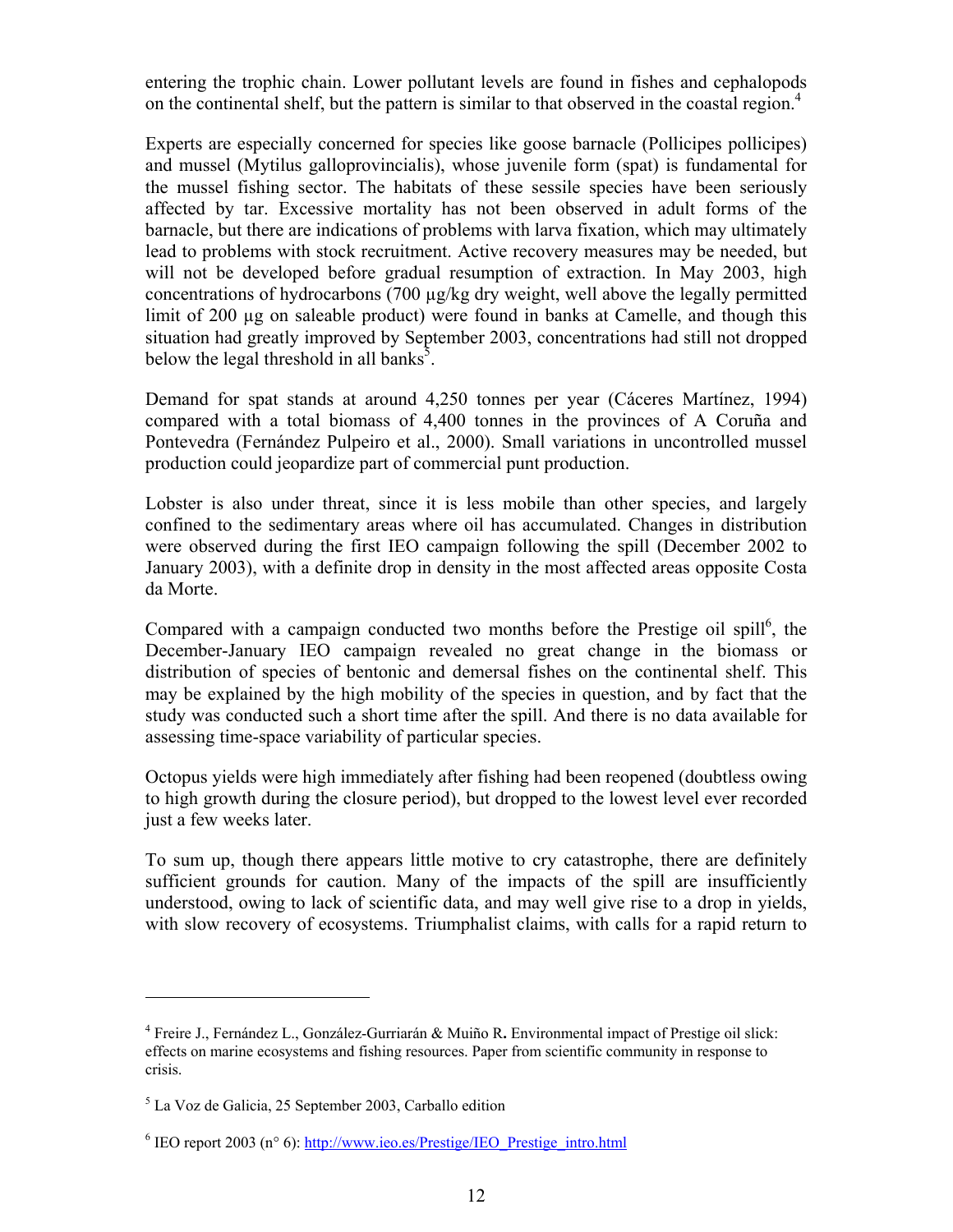normality at any cost, will not solve any of the current problems, but could, on the contrary, exacerbate them in the future.

Fishing is a valuable resource, and fishing communities (along with the people who study them, like fishing sociologist Antonio G. Allut) are naturally very worried about the consequences of the oil spill on the structure and future of the inshore and shellfish sector. Since this sector is largely subsidized, it is already heavily dependent on government aid, and the Prestige catastrophe only aggravates the sense of being abandoned to an uncertain future. Pollution, overexploitation of many resources and inefficient coastal management are serious problems that are not being appropriately tackled. WWF calls for urgent, in-depth measures (beyond the purely cosmetic) to speed full recovery of the coast and its economic resources. And these measures should be backed by long-term studies on the impact of the oil spill, and efficient systems for monitoring the environmental effects.

In addition, Spanish and EU regulations should be tightened to address the problem of oil slicks more effectively. Compared with the situation in the USA and Canada, for example, current legislation is not thorough enough with regard to certain hydrocarbon compounds. Above all, full recovery of such a precious shared heritage requires a longterm outlook, with policies based on solid technical criteria rather than political and PR considerations.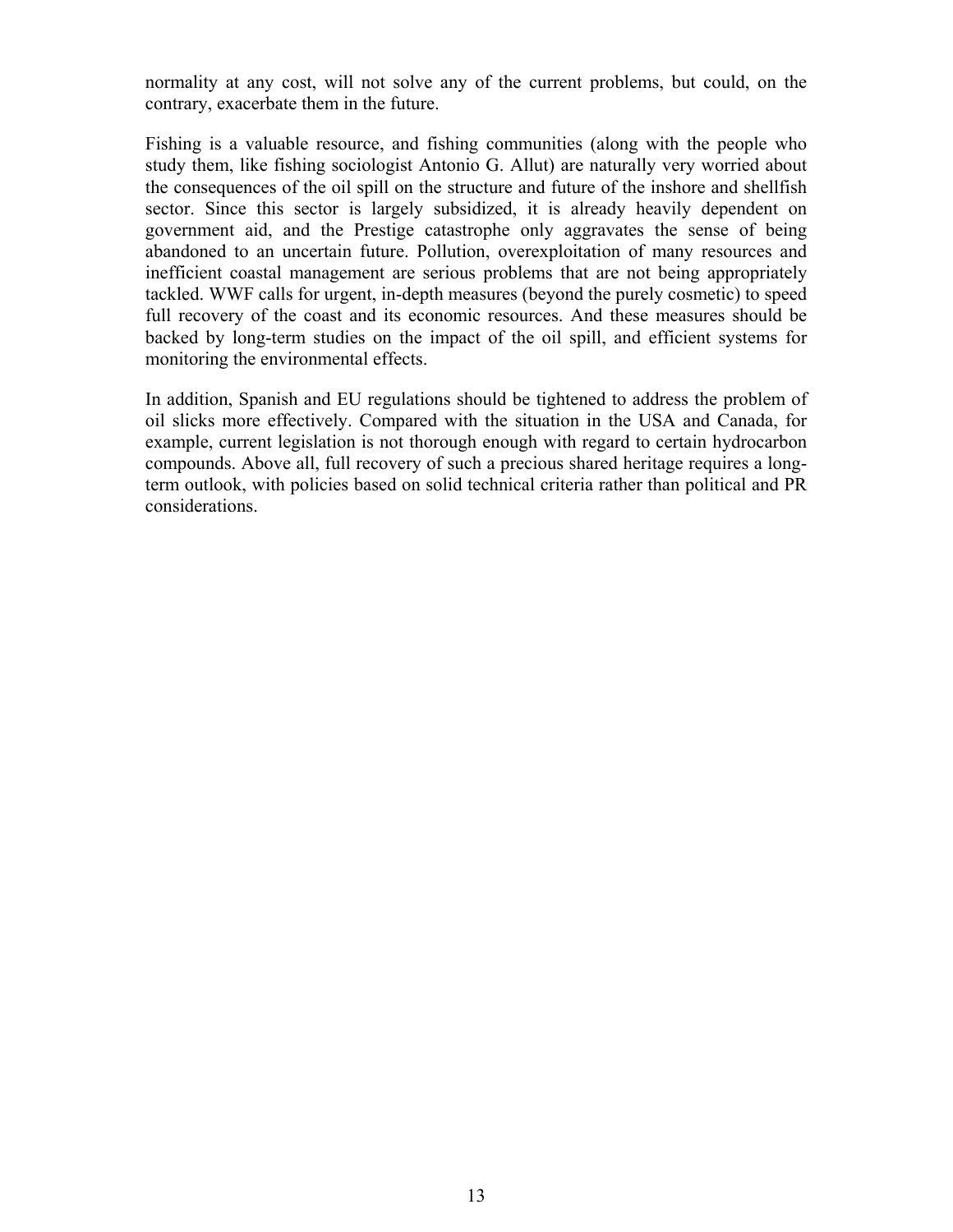# *Maritime safety*

The Prestige oil spill resulted in rapid intervention by many social organizations, and a huge public outcry, with massive demonstrations, prompting Spanish and EU legislators to take measures on improving the safety of transport for dangerous substances. While supporting the legislative progress achieved over the last year, WWF is only too aware that with the inevitable drop off in social pressure, media attention and NGO scrutiny, there is a risk that the reform process will grind to a halt. In this section we take a look at recent legislative developments on maritime safety in Spain, the EU and worldwide, and pinpoint the most serious shortcomings detected by our organization.

#### *1 – Spanish regulations*

In Spain, the Prestige oil spill prompted many new regulations, which can be categorized as follows:

- 1.1 Ratification of international conventions
- 1.2 Acceptance of amendments to international conventions
- 1.3 Updates through incorporation of MARPOL protocols
- 1.4 National legislation enacted as the outcome of international conventions
- 1.5 National legislation in advance of international conventions
- 1.6 National legislation specifically addressing the consequences of the Prestige spill

#### *2 – European Union regulations*

Following the Erika oil spill, the European Commission identified two main needs: to step up the phase-out of single-hull oil tankers, and to tighten up traffic control in European waters.

Regulations prompted by the Erika spill fall into two groups:

- Measures to tighten up government control at the port (with more extensive and more thorough inspections), with stricter quality requirements demanded of certification companies and a schedule for the phase-out of single-hull tankers
- Measures for setting up a European Maritime Safety Agency, a system for monitoring traffic in European waters, and improvements to the system for paying compensation to oil-spill victims

The Prestige spill confirmed the need for these measures, and led to determined action on implementation, with the following Commission initiatives:

2.1 – Member states were asked to step up inspections of vessels in their ports.

2.2 – The Council of EU Telecommunications, Transport and Energy ministers of 6 December 2002 decided to accelerate the phase-out of single-hull tankers, with a new regulation (1726/2003 of the European Parliament and Council of 22 July 2003) amending regulation 417/2002 on accelerated introduction of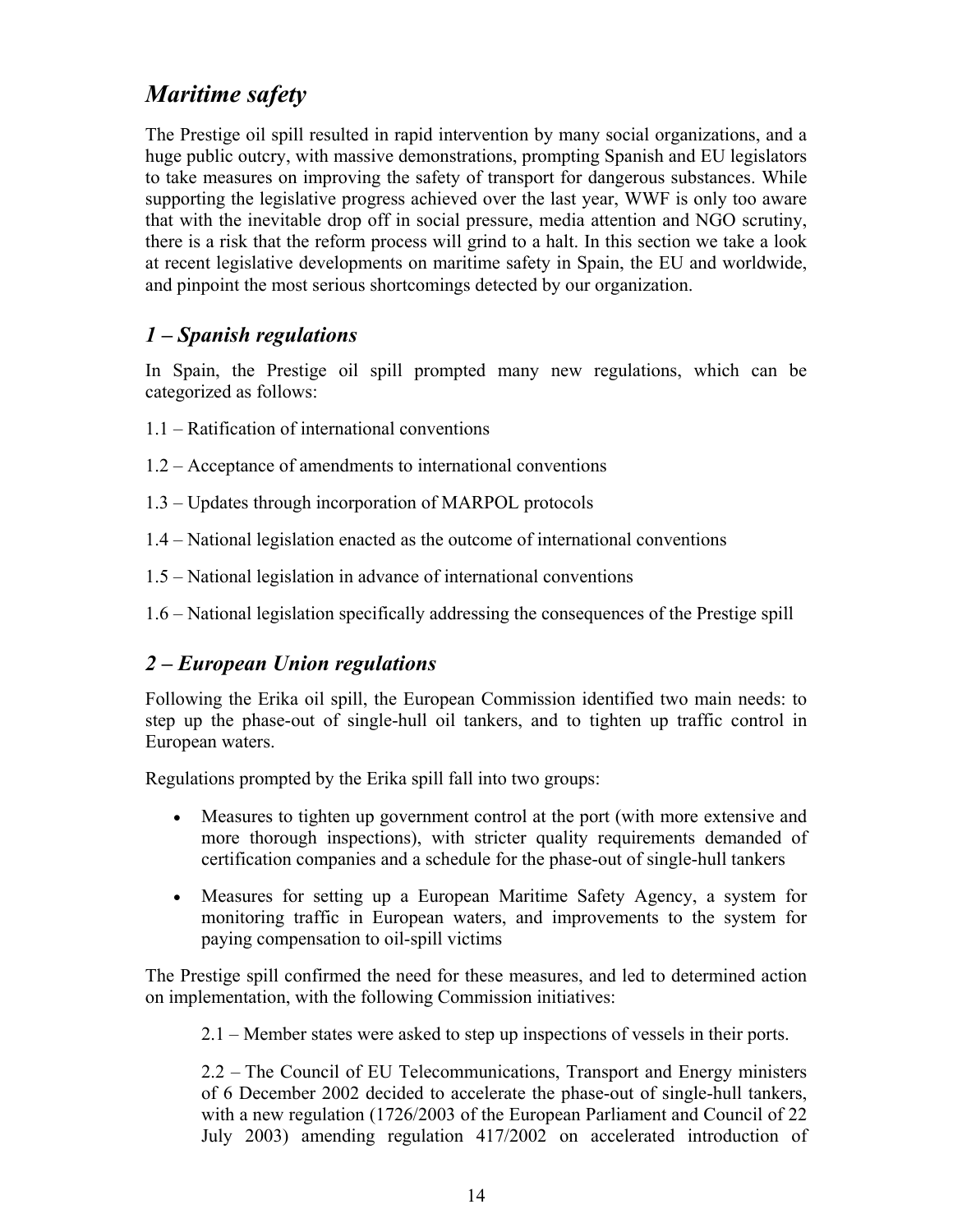regulations on double-hull vessels. This imposes stricter limits and follows on from regulation (EC) 2099/2002 of the European Parliament and Council of 5 November 2002, which set up the Committee on Safe Seas and Prevention of Pollution from Ships (COSS) and introduced new maritime safety rules. The new regulation stipulates that "No oil tanker carrying heavy grades of oil, irrespective of its flag, shall be allowed to enter or leave ports or offshore terminals or to anchor in areas under the jurisdiction of a member state, unless such tanker is a double-hull oil tanker.' The schedule for phase-out of single-hull tankers distinguishes between various categories of vessel, by product type, tonnage and age.

2.3 – Encouraged by the mounting awareness of oil-spill dangers at the International Maritime Organization (IMO), the Commission wishes to push through an amendment to the MARPOL Convention at the December 2003 meeting, to achieve the accelerated phase-out of single-hull tankers and the rapid introduction of a ban on single-hull tankers carrying heavy oil. WWF considers this fundamental if we are to avoid the export of substandard vessels to countries with weaker legislation. On this issue, member states should mandate the Commission to negotiate on their behalf at IMO. The Commission has also suggested it should become a full member of IMO, instead of just an observer, as at present. This is important if the Commission is to negotiate on behalf of Member States.

Regarding the second group of measures, the European Maritime Safety Agency (set up by regulation EC 1406/2002 of the European Parliament and Council of 27 June 2002) held its first meeting on 4 December 2002. The scope of this Agency's operation was adjusted by regulation EC 1644/2003 of the European Parliament and Council of 22 July 2003.

2.4 – Other proposals include the following:

- A European traffic monitoring system Equasis, for "European Quality Ship Information System"— has been set up, using advanced technologies to improve maritime safety by providing fleet charter and operator organizations with free, reliable information on vessels in the world merchant fleet. The system is currently operational in Spain, France and Portugal, and should be extended to the whole of Europe by February 2004. Spain joined the European maritime system on 5 September 2003.
- Addressing the issue of compensation for oil-spill victims, regulation EC 2372/2002 of the Council of 20 December 2002 sets out special measures on compensation for the Spanish fisheries, shellfish and fish farming sectors affected by the Prestige disaster.
- Progress appears to have halted on the Directive on responsibility for illegal discharge, with provision for penal sanctions. WWF has estimated that 0.7 to 1.4 million tonnes are discharged illegally every year in the Mediterranean, and considers it unacceptable that countries should discreetly shelve the measures initially adopted with the consequence that the issue of pollution falls down the public's agenda. The transfer of the Directive from the Transport Commission to the Justice Commission has been a step backwards in the battle to highlight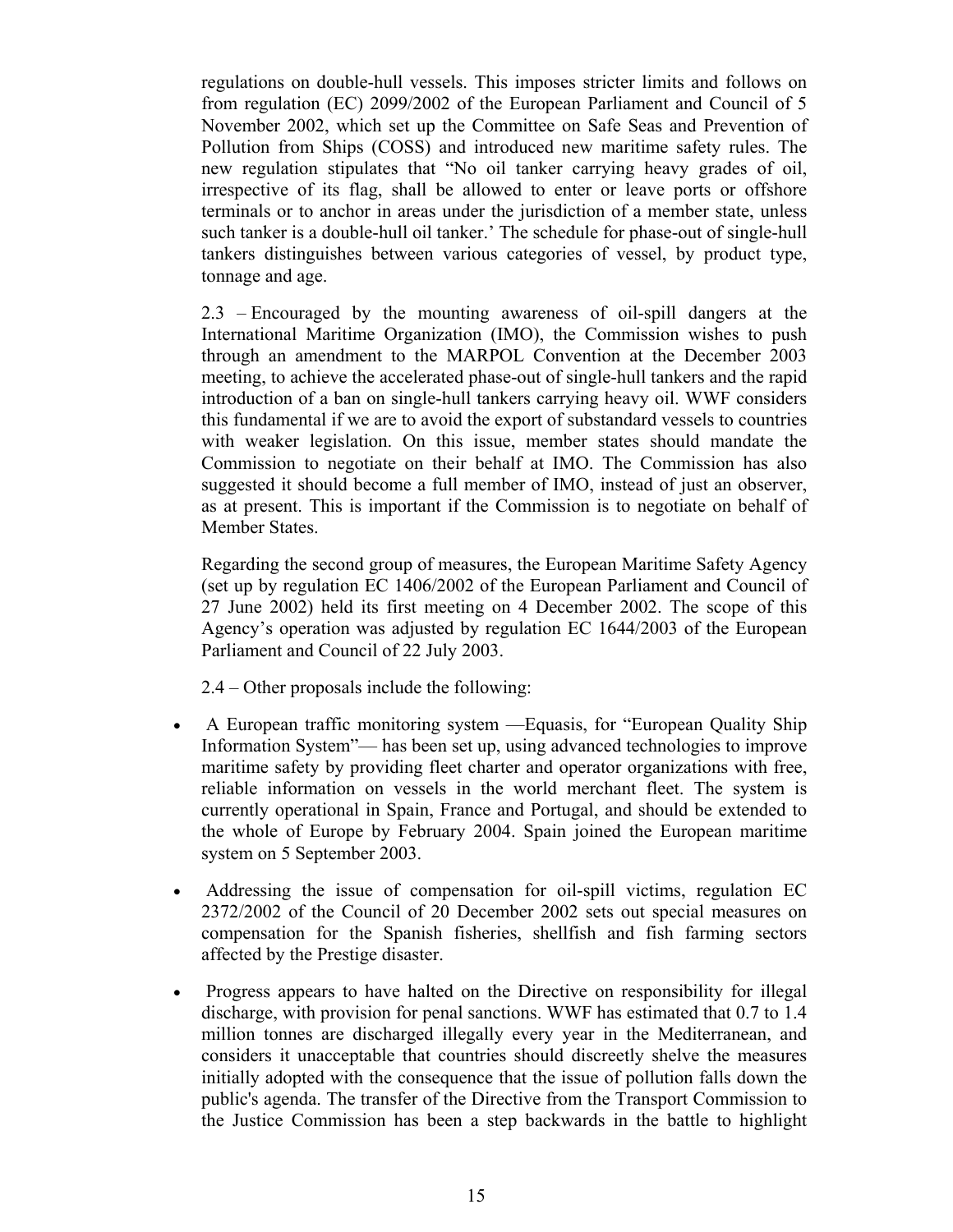responsibility for illegal discharges. A similar fate was met by the Directive on compulsory public audits.

• The Directive on refuge ports is still to be transferred into national legislations. Spain is demanding that all states name their ports simultaneously, to prevent an abuse of the system; otherwise, the first state to act would attract all ships in poor condition and thus take on unlimited responsibility for any damage caused. The idea is that the measure should apply to safe ships (compliant with regulations) and not junk ships. A draft law 121/000174 on financial, administrative and social measures introduces the notion of financial guarantees applicable to ships seeking access to refuge ports.

Other major initiatives include the Council Decision of 18 November 2002 authorizing member states to subscribe to or ratify, in the interest of the Community, the 1996 International Convention on responsibility and compensation for damage in connection with maritime transport of hazardous and noxious substances (HNS Convention).

#### *3 – Spanish initiatives with regard to the international community*

Major Spanish initiatives with regard to international organizations began with agreements adopted at the Spanish-French summit in Málaga on 26 November 2002, and with the Council of European Union Telecommunications, Transport and Energy ministers of 6 December 2002, which led to proposals being submitted to the International Maritime Organization (IMO). Two fundamental proposals were adopted, concerning the international phase-out of single-hull tankers carrying heavy oil, and the declaration of a Particularly Sensitive Sea Area (PSSA) covering waters off the coasts of Portugal, Spain, France, Ireland, the UK and Belgium.

Other, more technical, proposals concern a new system for separation of maritime traffic in Finisterre, a compulsory audit plan, an international compensation fund for the victims of hydrocarbon pollution damage, an international list of refuge ports, and restrictions on shipping carrying dangerous goods within a 200-mile limit, forming an exclusive economic area.

3.1 – As already discussed, the proposal for the international phase-out of single-hull vessels carrying heavy oils was submitted to IMO on 11 April 2003 and will continue to be discussed in December 2003.

3.2 – Spain's most ambitious initiative regarding maritime navigation concerns the declaration of a Particularly Sensitive Sea Area (PSSA) covering a stretch of water up to 130 nautical miles wide, including the Galician fishing bank. Following an EU agreement, Spain (along with France, Portugal, UK, Ireland and Belgium) submitted a proposal in this respect to the IMO Marine Environment Protection Committee on 11 April 2003. The proposed Western European PSSA was approved in principle in July 2003, after the six proposing States agreed to withdraw their proposal for a single hull carriage ban applicable to ships carrying heavy oils through the PSSA. They retained their proposal for a 48-hour notice period for vessels entering the area. Approval in principle was accomplished only after great debate and a voice vote. Russia and several other states and industry organizations questioned the appropriateness of the size of the area, and raised the issue again at the Legal Committee in October 2003. The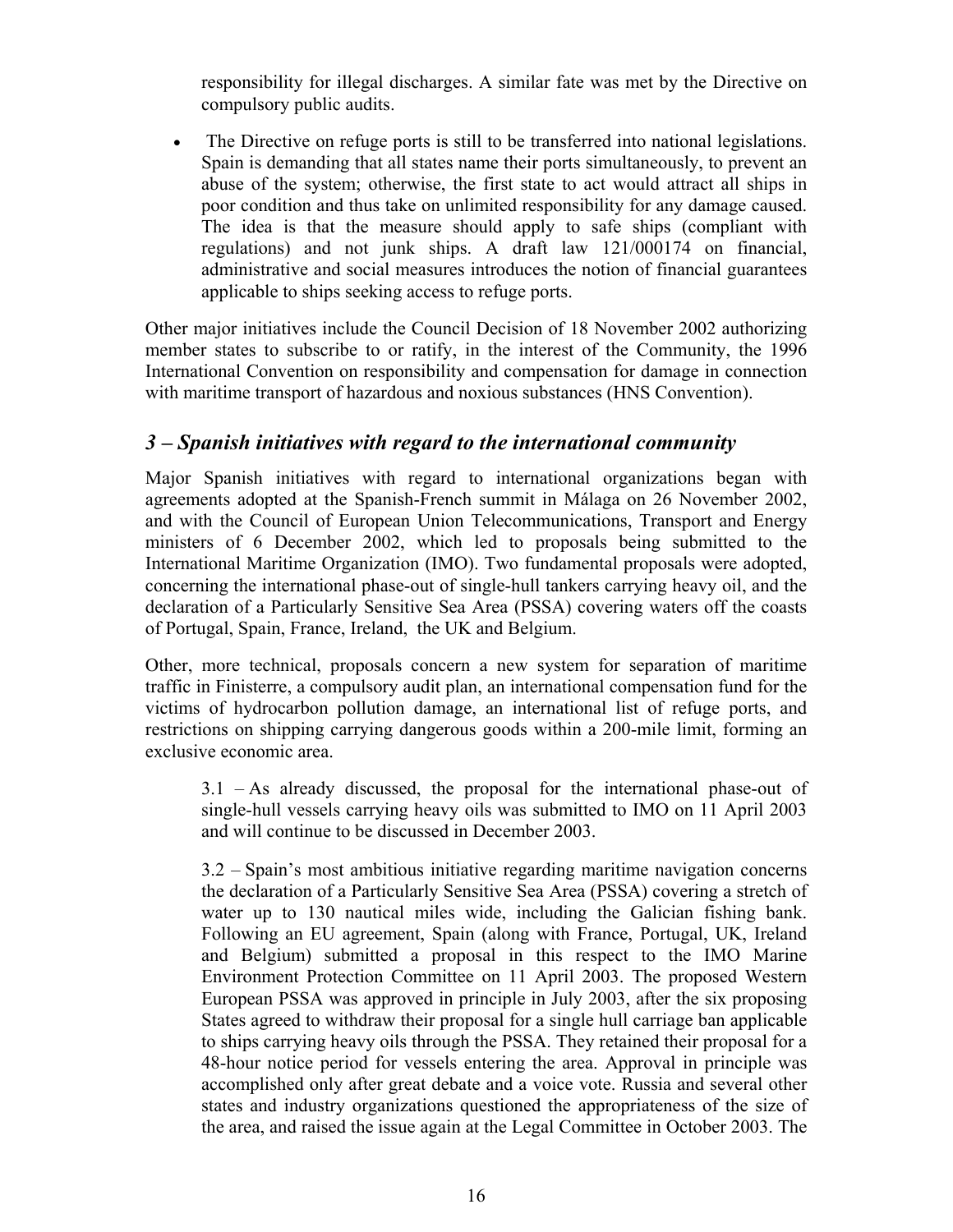48-hour notice period now has to be considered by the IMO's Navigation Sub-Committee.

WWF approves of this initiative, while emphasizing the need for stronger support measures to improve maritime safety and identify areas of major ecological and fishing importance with a view to enforcing stricter protection. Spain is also working on a joint proposal with Morocco to declare a PSSA covering the waters of the Canary Islands archipelago. WWF has been requesting this for the past six years.

3.3 – On 25 February 2003, Spain approached the IMO Subcommittee on Navigation Safety (NAV-49) with a proposal for a new maritime traffic separation system off Finisterre. This would include a corridor 42 nautical miles from the coast for ships carrying dangerous goods in bulk. The subcommittee accepted the proposal on 4 July 2003, and referred it directly for final approval at the 23rd IMO General Meeting. In addition, the IMO Subcommittee on Navigation Safety was asked to extend the area within which ships navigating off the Galician coast are required to notify the Finisterre Maritime Traffic Control Centre.

On this subject, we note that in December 2002, the IMO Maritime Safety Committee approved maritime traffic separation systems in Cabo de La Nao (Alicante) and Cabo de Palos (Murcia), in response to Spanish proposals to the Subcommittee on Navigation Safety submitted on 8 and 12 July 2002. The systems became operational on 1 July 2003.

3.4 – Because Spanish proposals to IMO on a compulsory public audit plan have not been endorsed by other countries, audits will remain voluntary and the results confidential to all but the state under audit.

3.5 – The international fund for compensating victims of oil pollution currently stands at  $E$ 175 million. The Spanish Maritime Administration proposed setting up an international compensation fund of  $E1$  billion to meet claims for damage by hydrocarbon pollution caused by accidents at sea. This proposal was accepted at the International Diplomatic Conference held by IMO in London from 12 to 16 May 2003, and will be implemented through an existing protocol.

On this issue, WWF is seeking recognition of unlimited responsibility along the whole hydrocarbon transport chain, from carrier to cargo owner, including insurers and certification companies. And compensation for damage should extend through to recovery of ecosystems rather than covering direct impact only.

3.6 – Spain has submitted various proposals on refuge ports to IMO, with a view to developing international directives. These will be discussed at a meeting to be held in November 2003.

One unresolved matter of major importance concerns flags of convenience (the Greekowned Prestige was registered under the flag of the Bahamas). The only way to combat this problem is to insist on a genuine connection between the vessel and the state issuing its flag, and conduct inspections accordingly. At the present time, inspections by flagissuing states are voluntary. WWF considers that this matter requires a global agreement implemented through the United Nations (UN) and the agencies involved.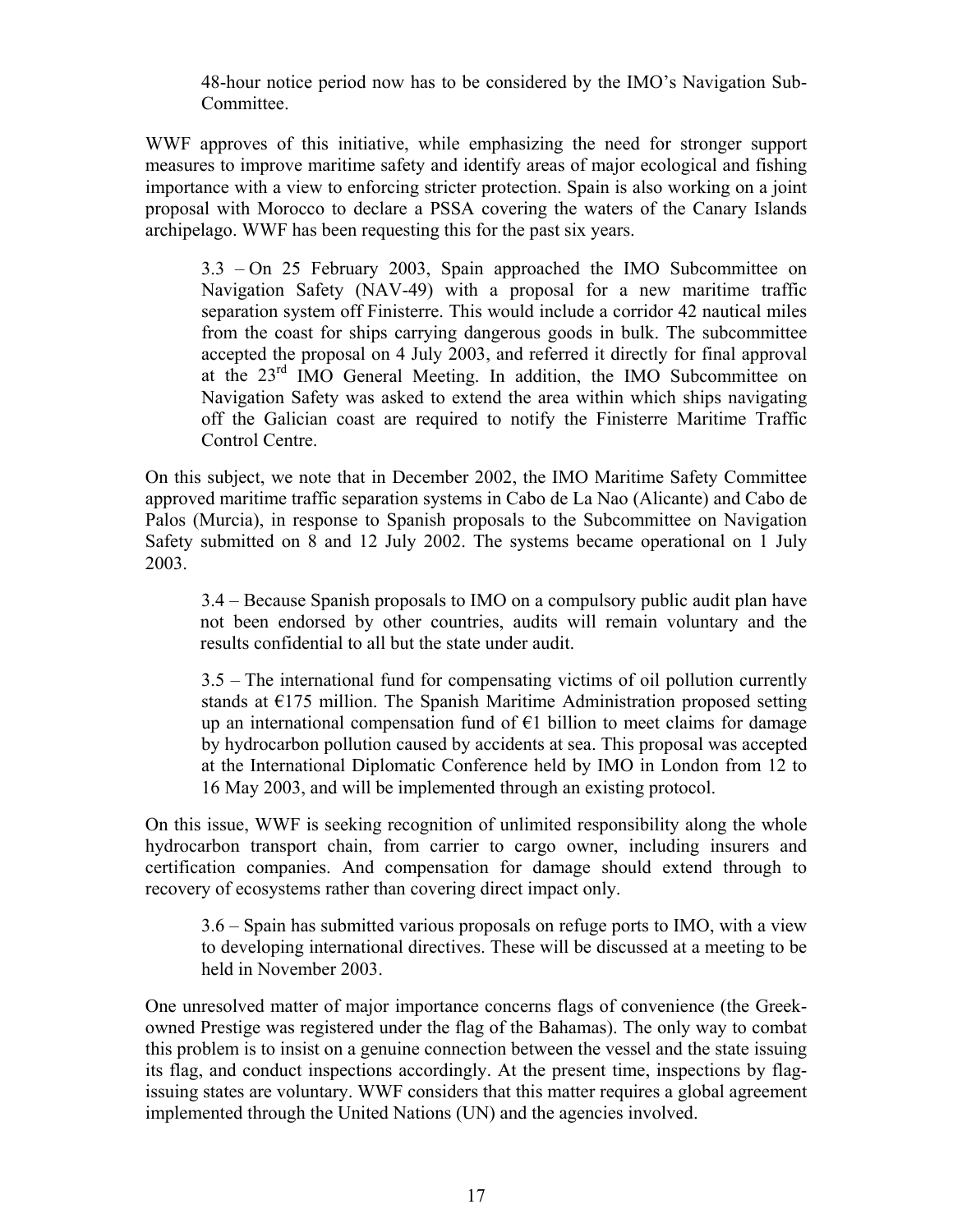To sum up, WWF advocates an effective European and worldwide legal framework on maritime safety, capable of guaranteeing that dangerous substances are transported in such a way as to ensure maximum protection for marine ecosystems and for the livelihoods of the millions of families that depend on them. And this framework should be backed by effective measures to enforce applicable legislation.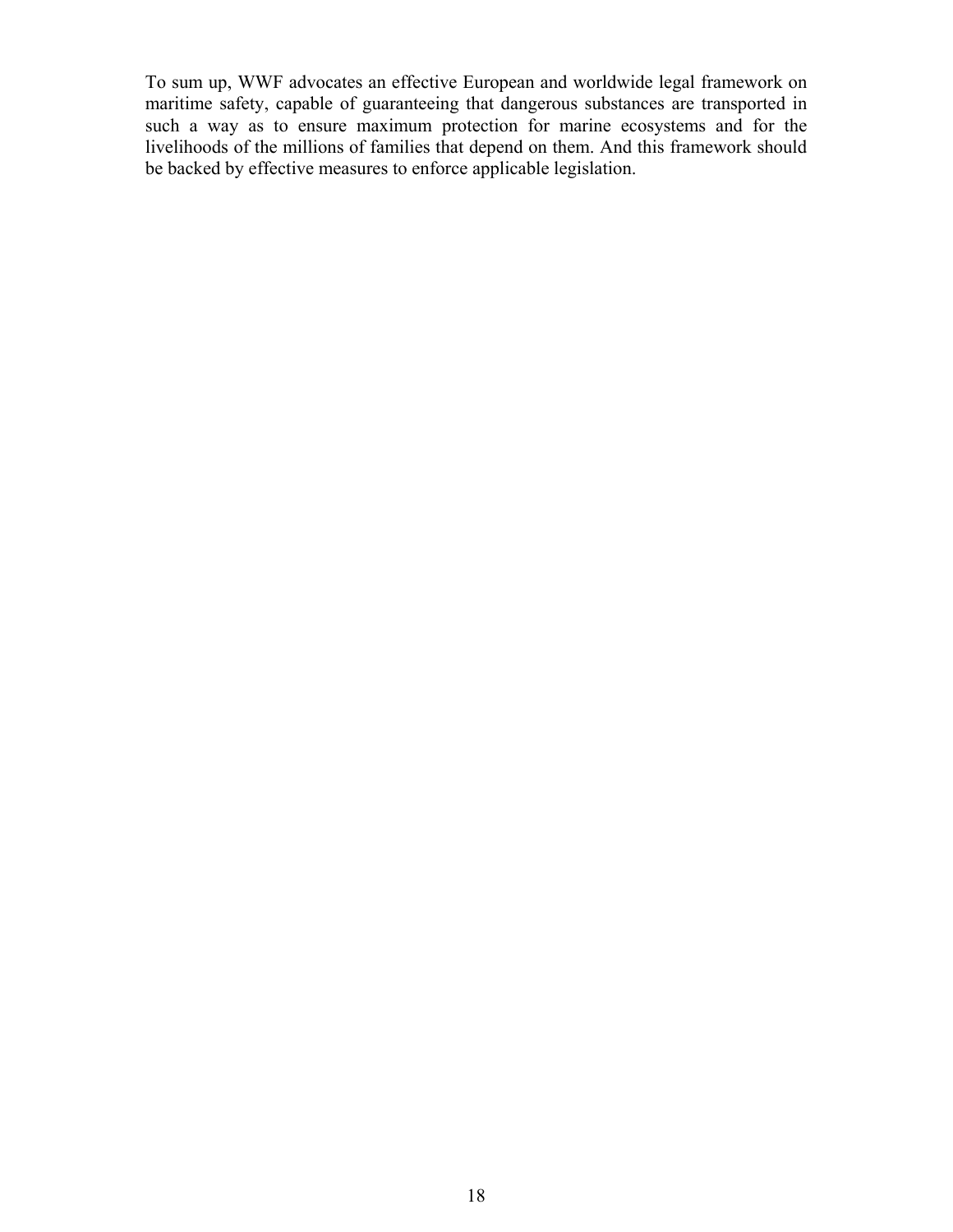## *Socio-economic impact of the Prestige oil spill*

#### *Talking money*

In economic terms, the ecological catastrophe caused by the Prestige oil spill is comparable with that caused by the Exxon Valdez. The study published by Fundación Barrie de la Maza on the impact of the Prestige spill estimates the coastal cleanup operation as costing around  $\epsilon$ 2,5 billion over the next few years, with around  $\epsilon$ 2,2 billion spent during the first two years. If we include aid to fishing, shipowners, etc, the total approaches €3 billion.

Medium- and long-term damage to fishing and related economic sectors, tourism, and the natural heritage is difficult to assess, but these aspects must be examined if we want to know the real social, economic and environmental cost of the Prestige catastrophe. The total economic damage over the next ten years has been estimated by various authors (Professional Economist Associations of Galicia) at around  $\epsilon$ 5 billion, compared to around \$7,5 billion, at current prices, (around  $66,5$  billion) for the Exxon Valdez disaster.

Economic analysis obviously breaks down when we come to aspects such as the emotional impact of the oil spill across broad sections of the population, and the disruptive effect of the disaster on the fishing sector. But these phenomena do, of course, exist, and they have been analysed by specialists including Pedro Armas o Antonio G. Allut, in works such as *"El Prestige: teoría social de la catástrofe"* and *"El Prestige y las comunidades pesqueras"*.

What is already evident is that the International Oil Pollution Compensation Funds (IOPCF) will only cover a small proportion ( $\epsilon$ 175 million) of the losses suffered, with society at large paying the rest. This explains the insistence of environmental organizations to have the shipping nations - through the International Maritime Organization (IMO) - implementing a liability system, which includes full environmental responsibility (covering not only clean up but also impact on, and restoration of an affected area).

As is widely known, the fishing and fish-farming sector is crucial to the economic and employment prospects of the Galicia and Cantabria regions of Spain. The fishing sector provides direct employment for around 42,000 people, the shellfish sector for 9,200, and the fish-farming sector for 13,400. Direct and indirect employment across these sectors totals an estimated 120,000 people in Galicia alone (12.2 percent of overall employment). And this dependence can be much higher in some of the areas worst hit by the oil: fishing accounts for 47.2 percent of employment in Fisterra, 39.9 percent in Ribeira, and 27.9 percent in Camariñas.

The fleet that fishes in Galician coastal waters is made up of 8,000 boats, including 6,500 weighing under 10 tonnes (TRB). Of these boats, 7.5 percent provide 25 percent of the total employment, working the continental shelf using gear like seines, trawls and longlines. The remaining 92.5 percent are small boats that leave the port and return the same day, using a wide variety of gear and fishing species of high commercial value. In the long term, we expect greater impact on boats working the coastal waters (inshore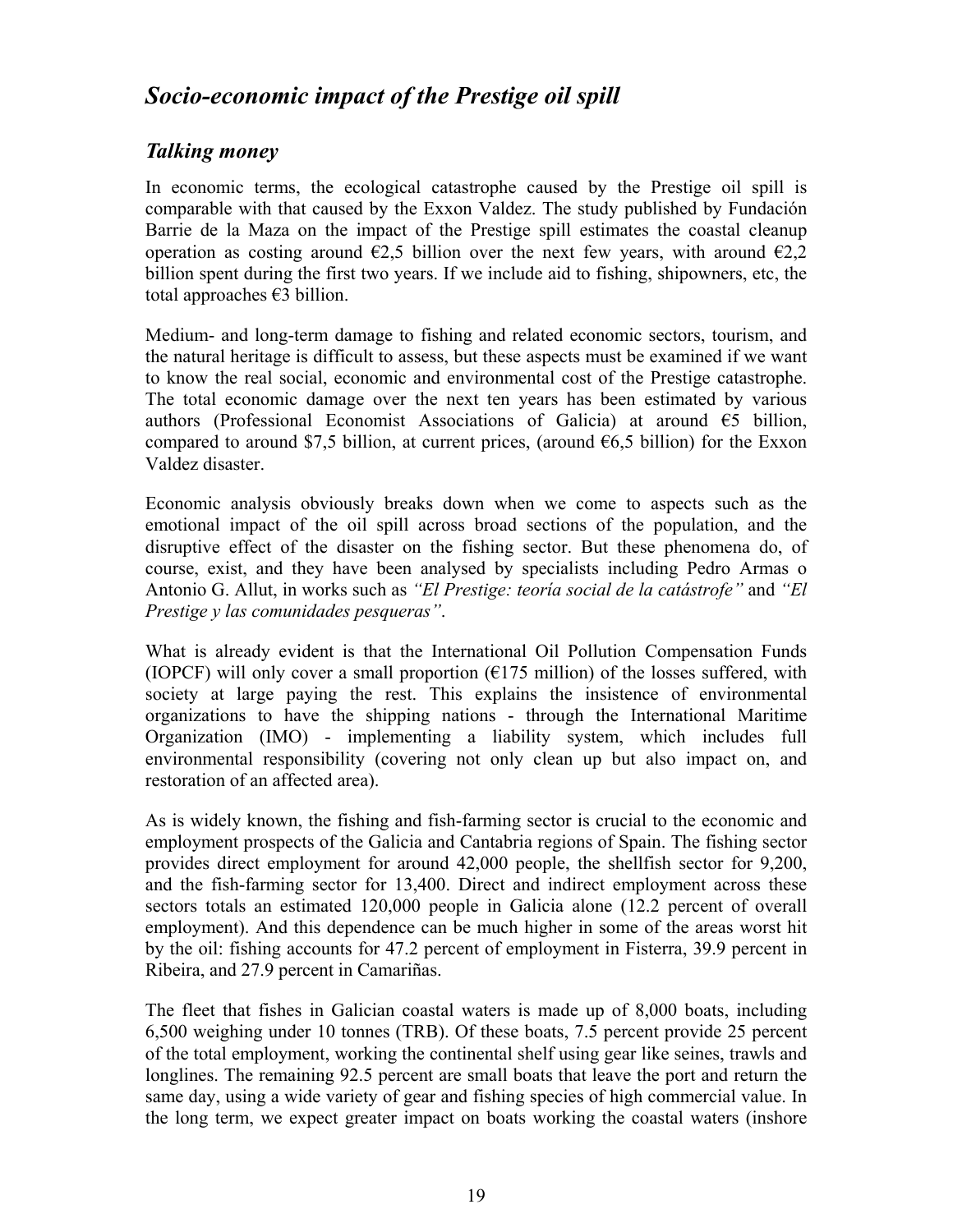and shellfish), where the ecosystems have suffered most damage. And as we have seen, this kind of boat accounts for the bulk of the fishing sector in Galician.

In all, around 30,000 people in the fishery and shellfish sectors have been directly affected by the closure of fishing in Galician waters (González Laxe, F. 2003), but the long-term consequences of the spill may eventually affect many more who were able to continue working. Rapid and fair compensation by the administration for those affected by the closure has gone a long way to soften the social impact of the spill during the first year, and the administration seems to be nearing agreement with the fishing sector on outstanding compensation.

Under a royal decree approved by the government, beneficiaries who receive compensation without having to go to court (a lengthy process, as we saw with ten-year waits after the Aegean Sea spill) undertake not to make claims to the administration for losses that were not initially considered but for which eligibility might eventually transpire for environmental reasons. This puts people in a serious dilemma, since to legitimately obtain prompt compensation for losses suffered to date, they must forego the right to compensation for other damage that might well be suffered in the future. The risk is very real, and in the section on fishing, we note concrete examples of the possible medium-term repercussions of the spill on the fishing sector, regarding, for example, yields at the port of A Coruña following the Prestige oil spill.

Another form of damage is the risk of a decline in market image (and thus in market price) for fishery products, since Galicia's traditionally excellent reputation for quality produce is bound to suffer. Similar considerations apply to tourism, which inevitably suffers from environmental deterioration. The ensuing losses must also be included in economic studies into the Prestige disaster.

The Prestige spill should be taken as a European reference point on the rigorous estimation of environmental damage, as was the case with the Exxon Valdez in North America (Nogueira, E. et al, 2003).

The Spanish government's economic recovery plan —Plan Galicia— lists five objectives: environmental recovery of the affected areas, encouragement for productive private investment, sectorial diversification in economic activity, territorial cohesion, and stimulus for the image of Galicia. The plan has a budget of around  $\epsilon$ 12,5 billion, which brings total recovery funds up to  $E14$  billion, if we include the plan set up by the regional government of Galicia in January 2003. At first sight, the allocation of such substantial funds to such seemingly relevant objectives should inspire satisfaction across the society at large. But a closer look at the projects listed in the plan, from the standpoint of sustainable development, reveals such a serious environmental threat as to arouses a deep sense of alarm at WWF and in the ecologist movement as a whole. With its exclusive emphasis on crude economic development, the plan overlooks the principles of sustainability altogether, and disregards the need for Galicia to recover its damaged ecosystems and resources, and promote its productive fabric sustainably. Without going into a detailed analysis of the projects in the plan, we simply note that 80 percent of the budget is allotted to large-scale, environmentally obtrusive infrastructures, many of which are unnecessary and socially unprofitable. It has been commented that the appalling black tide has a grey and most unappealing wake.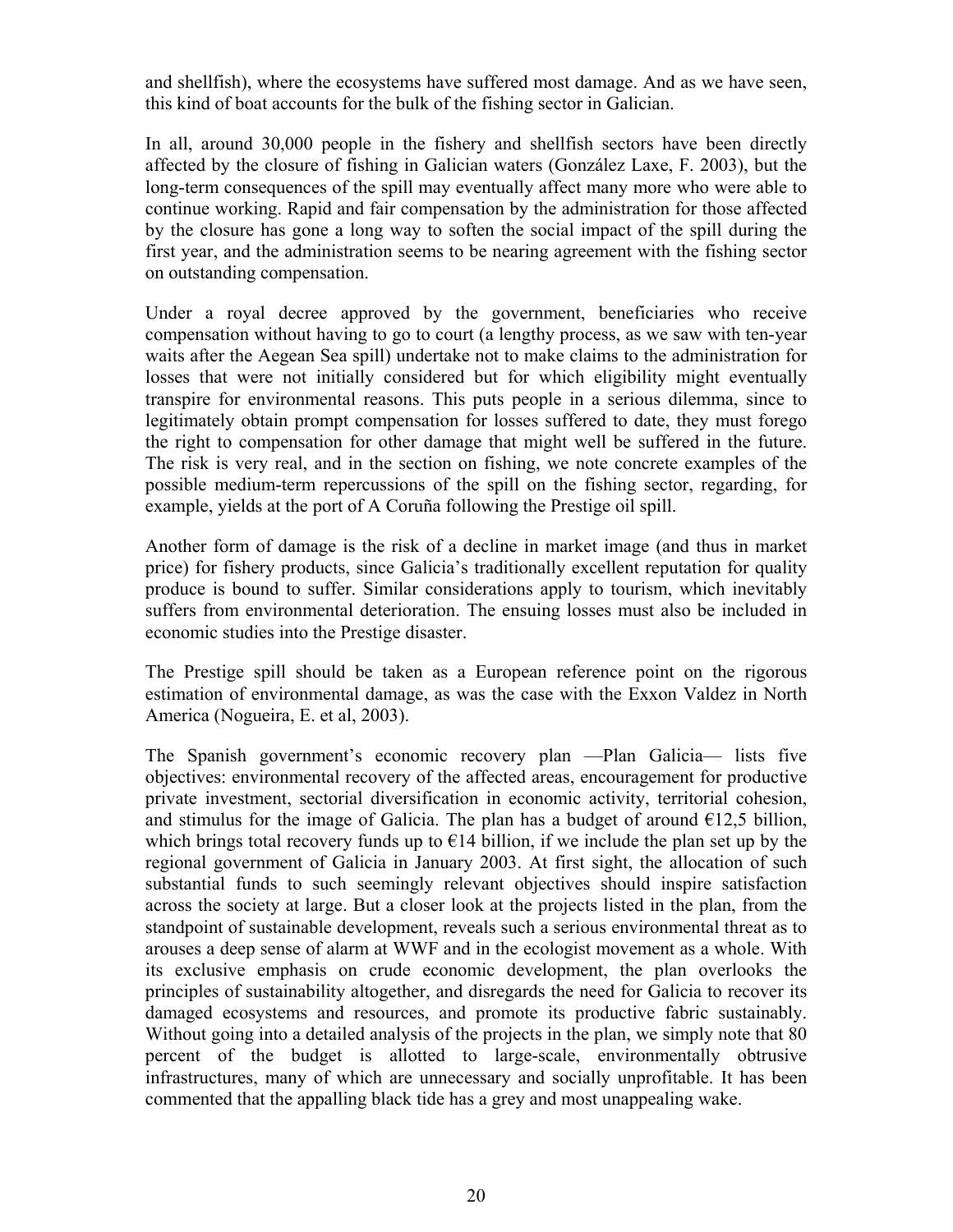## *The coastal clean-up operation, little more than a cosmetic exercise*

Right from the start, the handling of the oil-spill crisis suffered from a lack of resources, expert guidance, equipment and coordination. This resulted in chaotic attempts to remove the oil arriving on the Galician coast. There were some very serious environmental errors such as the use of heavy machinery on the sand banks and dunes, and clean up teams trampling tar into the sand. This caused damage to sensitive coastal formations. It was crucially important to remove as much of the tar as possible, so that it could not spread to unaffected areas. However, the teams were overwhelmed by the scale of the task and unable to operate efficiently.

Thousands of fishermen and volunteers, together with personnel supplied by the government, contracted companies and the armed forces, started cleaning the coast without appropriate personal protection. Eventually, university and NGO experts came up with basic guidance on sandbank cleaning operations and personal protection measures. A total of 750 beaches were affected, along 2890 km (60 percent rocky) of the Iberian coastline.

Working methods were gradually improved, but serious shortcomings persisted. After the beaches, attention turned to cleaning up the rocky and more inaccessible areas. During the winter, the Spanish administration promised that 90 percent of the coastline would be clean by 1 June 2003. Because that left a great deal of cleaning to do in very little time, a hasty decision was taken to bring in high-pressure sprayers and remove oil from the more inaccessible areas. However, operations were guided primarily by cosmetic considerations, with little regard to technical criteria.

In response to the many errors observed during the coastal cleanup work, and mounting concern from the fishing community on the resulting damage to commercial resources, WWF Spain issued a report on the cleaning of heavy oil from the Northern coast of Spain (January 2003). This included guidelines for different habitats, along with many recommendations, derived from experience at previous spills, on how to prevent environmental damage.

The cleanup guidelines for rocky coastal areas issued by the Spanish Environment Ministry  $(MIMAM)^7$  were the first attempt to systematize cleanup operations along the coastline hit by the Prestige spill. They included many of the recommendations listed in the WWF Spain report, but they left a number of serious omissions. These omissions could result in serious damage to coastal fauna and flora, and jeopardize or seriously delay proper recovery.

The MIMAM guidelines correctly defined priorities and the order of work. However, much information is missing, which is a serious shortcoming when we consider that this

 $\overline{a}$ 

<sup>7</sup> www.mma.es/prensa/informacion/prestige/costas.pres/borderocoso.htm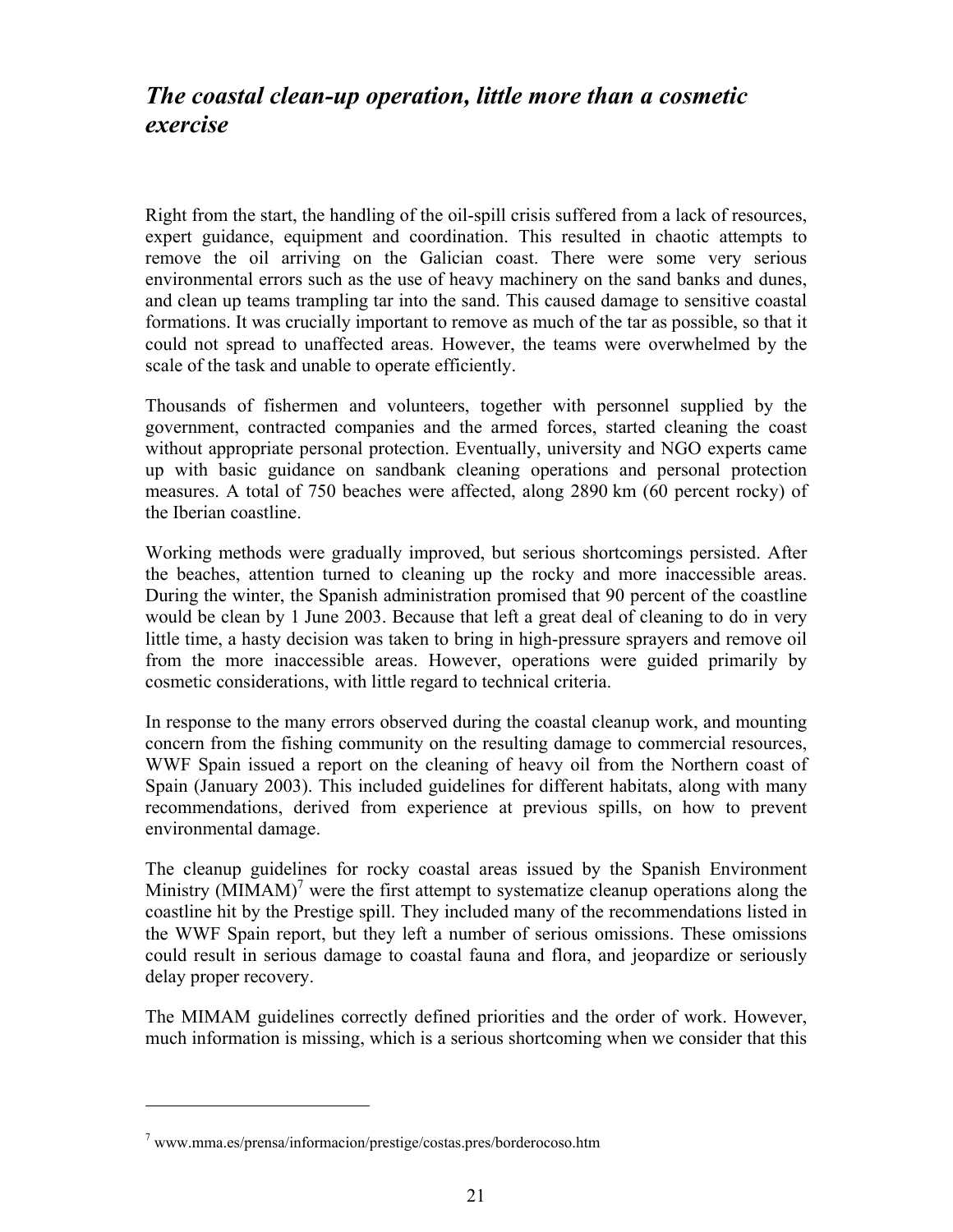is the only document available to personnel responsible for carrying out the cleanup with high-pressure sprayers. The main shortcomings are as follows:

- − In the conclusion, much emphasis was put on socio-economic aspects (primarily tourism), at the expense of environmental considerations. This led to a shift in approach, favouring high-powered machine cleaning methods rather than encouraging manual cleaning and natural regeneration.
- − No mention was made of the best time of day (with regard to tides) for cleaning operations using high-pressure sprays.
- − There was no characterization of habitats, and no guidelines to help personnel make in-the-field decisions to avoid unnecessary damage.

The most serious shortcoming observed by WWF Spain comes in the most important item of the guidelines: in the section entitled "Instructions for using high-pressure sprays" (B.6) and the section on applying high-pressure sprays on living organisms. The only instructions given to personnel are that water should be at ambient temperature, and the spray applied perpendicularly to the rock.

According to Mauseth et al (1997), *Cthamalus dalii* (barnacle) suffers higher mortality at closer spray distances (20 percent at 22.65 cm, 60 percent at 11.33 cm and 90 percent at 7.55 cm). We consider it a serious error that this section did not give any recommendations on a suitable distance for spraying in the presence of living organisms.

The guidelines recommend a spray angle perpendicular to the rock, whereas studies indicate higher mortality of living organisms at 90° than at 45º. Admittedly, statistically significant differences are only found in around half of the cases studied, but in the absence of conclusive evidence, the MIMAM guidelines hardly erred on the side of safety.

We know that the main biological parameter governing recolonization of rocks by the organisms that attach to them (mussel, barnacle, limpet, algae, etc.) is recovery of the biological film of embedded algae covering the rock. Various works highlight the biological importance of this film to emphasize the need for a precise assessment of the impact of high-pressure sprays. But because it has been shown that areas cleaned by high-pressure sprays take longer to recover than control areas recovering naturally, we can probably assume that the impact has been high, on top of the impact of the oil itself on commercially valuable organisms that attach to the rock, like goose barnacle and mussel.

According to a report by ADEGA *(A hidrolimpeza no litoral galego tras a catástrofe do* Prestige, August 2003)<sup>8</sup> and information obtained by WWF Spain, personnel did not even apply the instructions outlined in the guidelines, and committed serious infringements, such as using higher pressure, not properly fitting (if at all) the waste collection equipment (thus spreading the pollution to clean areas or sending it out to

 $\overline{a}$ 

<sup>&</sup>lt;sup>8</sup> www.adegagaliza.org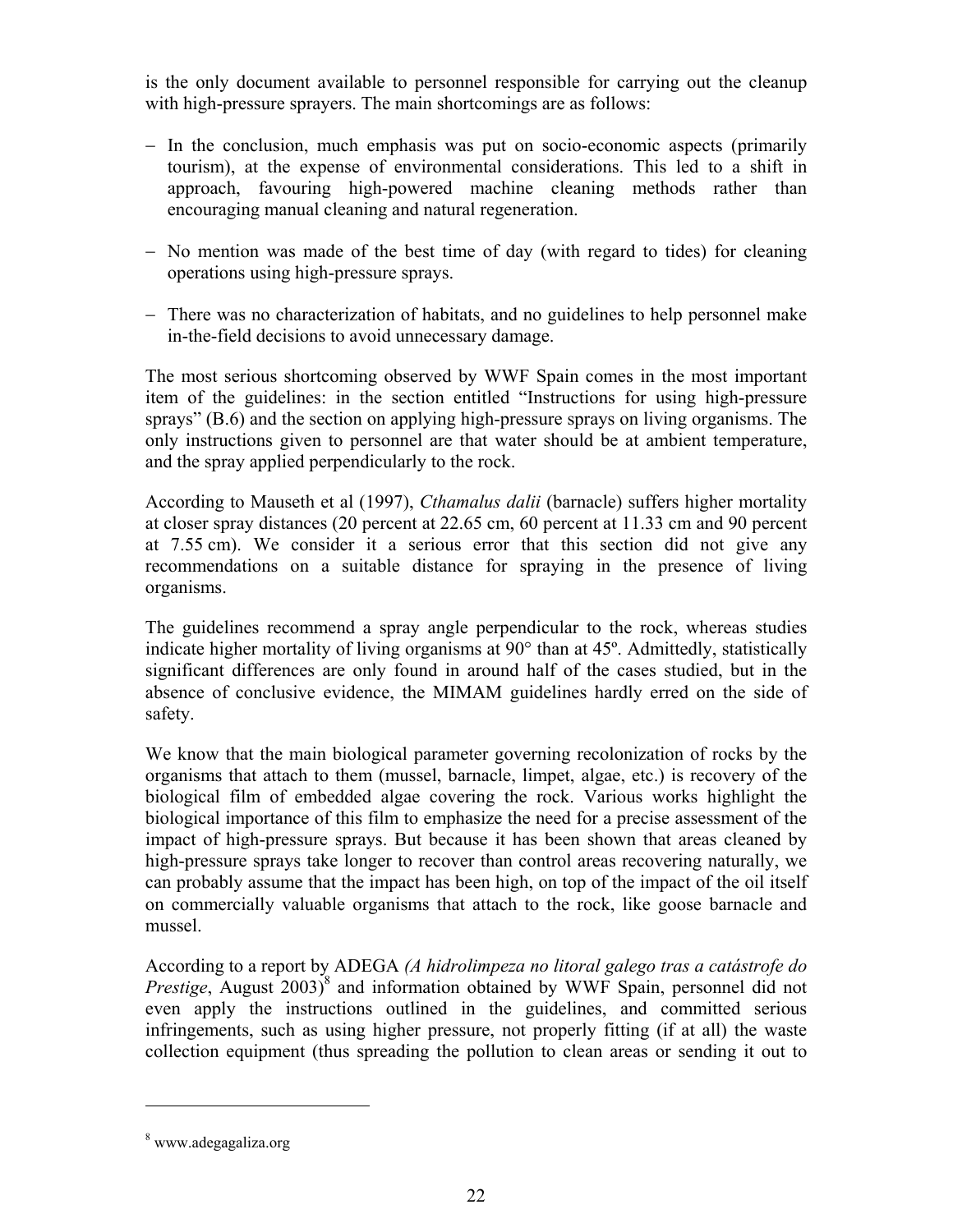sea), increasing the spray temperature, using freshwater instead of seawater, and opening new tracks for the entry of heavy machinery.

Though the guidelines did include many of our recommendations, based on work by prestigious governmental agencies commissioned with tackling oil spills, we consider that the serious omission regarding procedures for operation in areas with living organisms may have major ecological and socio-economic consequences. WWF Spain has insisted on the need to apply environmental criteria and conduct biological monitoring of the effects of the cleanup operation. But it appears that cosmetic criteria again prevail over technical and environmental considerations.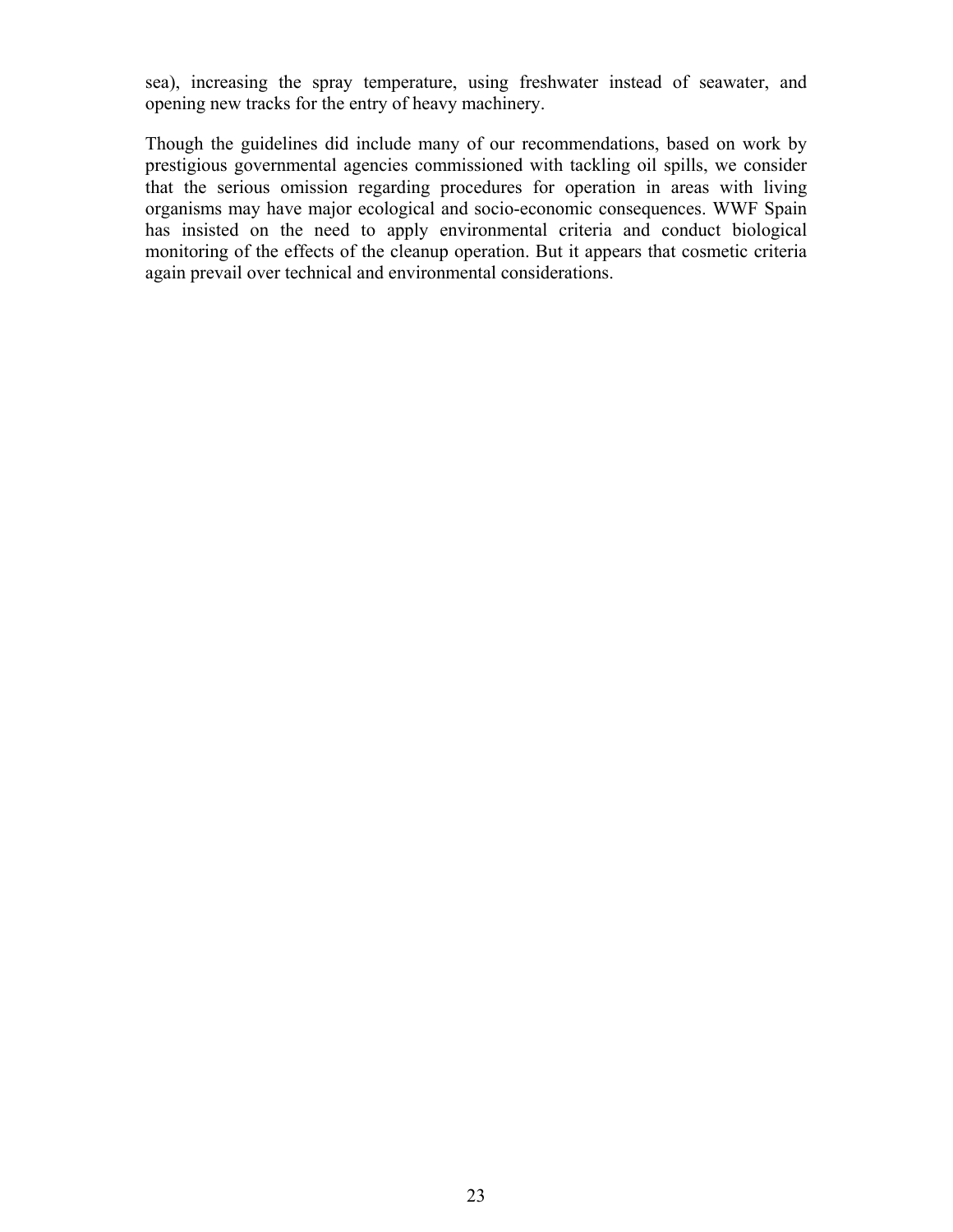### *Conclusions and recommendations*

- 1. The Prestige oil spill is one of the biggest in history along with that of the Exxon Valdez in Alaska in 1989. From an environmental, economic and legal point of view, the crisis is far from over. The disaster continues today. For example, in August, it was discovered that, in all, 64,000 tonnes were spilled - 60 percent more than initially estimated - which obviously aggravates the ecological impact. Between 5,000 and 10,000 tonnes of oil are still drifting in the Atlantic and periodically ending up at various points along the coast. In addition, there are still 13,000 tonnes of fuel in the tanks of the Prestige. WWF urges the Spanish authorities to manage the consequences of the oil spill in a more transparent and responsible way than it has done until now.
- 2. Until now the management of the catastrophe has not been driven by environmental criteria. WWF calls for an efficient environmental recovery plan for the affected areas. This is urgently needed to facilitate the restoration of these areas.
- 3. It will take between 2 and 10 years for the affected ecosystems and resources to recover. It is crucial to investigate more deeply the impact of the Prestige oil spill on the marine environment. Such an oil spill should become a reference point worldwide in terms of scientific knowledge. However, WWF is very concerned by the lack of financial support on this issue. Total investment on research into the Prestige oil spill will probably not reach  $\epsilon$ 10 million, compared with around  $E$  =  $270$  million for research into the impact of the Exxon Valdez spill. WWF calls for the implementation of a well-oriented and well-coordinated investigation policy on the ecological and socio-economic consequences of the Prestige oil spill. This policy should be adequately funded.
- 4. In one year, enough evidence of major environmental damage has been found. WWF is therefore calling for the implementation of more effective systems to monitor the environmental changes in the affected areas.
- 5. Accumulation of oil on the sea bed has been spotted in many areas along the coast and on the continental shelf. WWF calls for more monitoring of this problem, including mapping of the most sensitive zones, such as the shallow areas, for the presence of oil.
- 6. While WWF welcomes the advances made over the past year on maritime safety, it still believes that the inevitable drop off in social pressure, media attention and NGO scrutiny, could slow down or hamper progress. WWF calls on EU governments to act on their commitment to strengthen shipping security in Europe. This relies on effective control systems being put in place to ensure the measures that have been decided are enforced.
- 7. Long-term damage to the economy is estimated to be at least  $\epsilon$ 5 billion by the Professional Economists Associations of Galicia. The International Oil Pollution Compensation Funds (IOPCF) will only cover a maximum of  $E175$  million. WWF is calling on the shipping nations - through the International Maritime Organization (IMO) - to implement a liability system, which includes full environmental